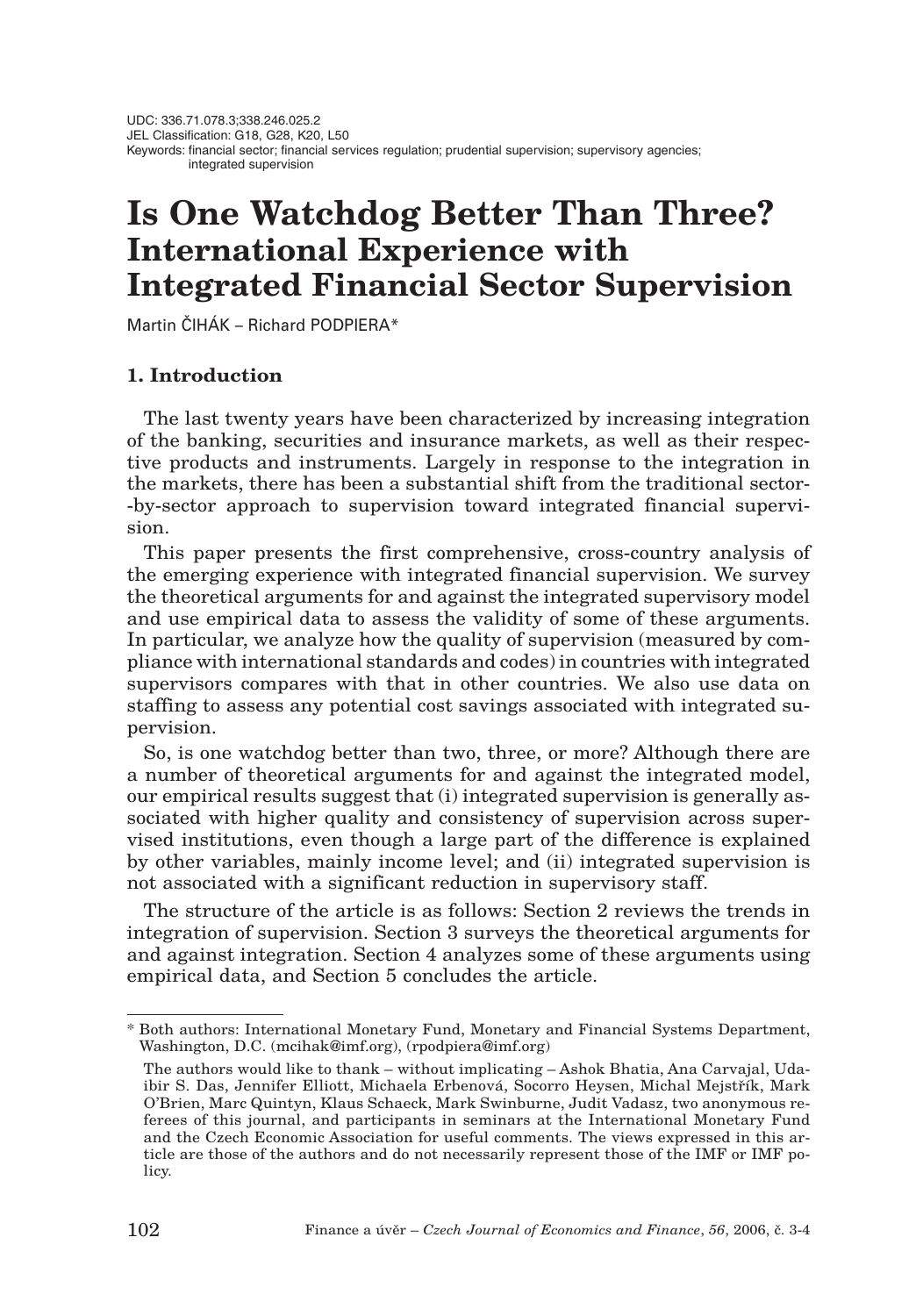FIGURE 1 Number of Fully Integrated Supervisory Agencies, 1985–2003



*Source:* authors' calculations based on data in Central Banking Publications (2004)

FIGURE 2 Regional Distribution of Integrated Supervisory Agencies, 2004



*Source:* authors' calculations based on data in Central Banking Publications (2004)

### **2. Trends in Integrated Supervision**

One of the most notable developments in the financial landscape in many countries has been the ongoing cross-sector and cross-border consolidation of financial institutions, which has led to a blurring of distinctions between financial sectors and national financial markets (e.g., (Group of Ten, 2001), (Zalm, 2005)). For example, the number of conglomerates in the top 500 financial institutions worldwide increased from 42 percent to 60 percent between 1995 and 2000 (de Nicoló et al., 2003).

Partly in response to the increased consolidation in the financial sectors, the number of fully integrated supervisory agencies has grown rapidly in the last two decades (*Figure 1*). The first countries to embark on integrated supervision were Singapore in 1982 and Norway in 1986. In the following years, integrated supervisors were established in other Nordic countries and elsewhere in Europe. Outside Europe, integrated agencies were established in Australia, Korea, Japan, and other countries. As of the end of 2004,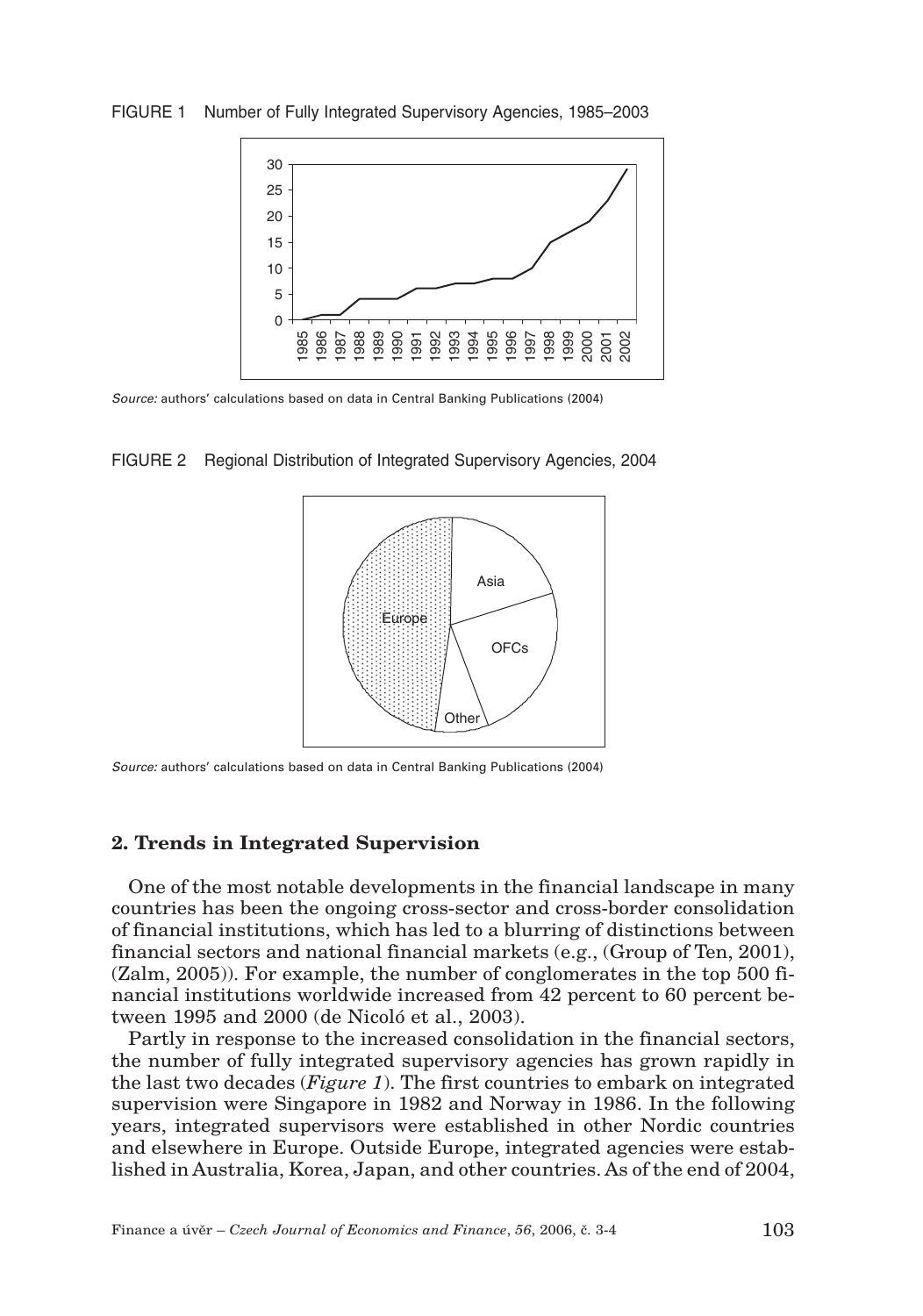| <b>Type of market</b><br>failure |                          | <b>Systemic</b><br>instability                              | Asymmetric<br>information                                      | <b>Market</b><br>misconduct                                | Anticompetitive<br>behavior                  |  |
|----------------------------------|--------------------------|-------------------------------------------------------------|----------------------------------------------------------------|------------------------------------------------------------|----------------------------------------------|--|
|                                  | Regulatory area          | Macroprudential<br>surveillance/<br>/financial<br>stability | Microprudential<br>supervision/<br>/individual<br>institutions | <b>Business</b><br>supervision/<br>/consumer<br>protection | Competition                                  |  |
|                                  | <b>Banks</b>             |                                                             | One <sup>a</sup>                                               | One                                                        |                                              |  |
|                                  | Insurance<br>companies   | Central bank,                                               | or                                                             | or                                                         | Separate<br>agency                           |  |
| Sub-sectors                      | Capital market<br>firms  | monetary<br>authority                                       | more                                                           | more                                                       | responsible<br>for competition<br>in general |  |
|                                  | Other financial<br>firms |                                                             | agencies                                                       | agencies                                                   |                                              |  |

TABLE 1 General Structure of Financial-Sector Regulation and Supervision

*Note:* a Deposit insurers can have an important role in banking supervision, no matter which regulatory model is applied across sectors.

*Sources:* the authors, based loosely on (Kremers – Schoenmaker – Wierts, 2003) and (Carmichael – Heming – Llewellyn, 2004)

there were 29 fully integrated supervisory agencies worldwide, of which about half were in Europe (*Figure 2*).

Prudential supervision is part of the broader framework for financial-sector regulation and supervision. The framework consists of macroprudential surveillance, microprudential supervision, consumer protection, and competition policy, each of which responds to one type of market failure (*Table 1*). In most countries, macroprudential surveillance is carried out by a central bank, and competition issues are handled by a separate agency regulating competition in general. The focus of this paper is on the middle part of the table, i.e., microprudential supervision and consumer protection.

We define a fully integrated supervisory agency as an agency that is in charge of (micro)prudential supervision of at least the three main segments of most financial sectors – banking, insurance, and securities markets. Such an agency may or may not be in charge of consumer protection. Under this definition, a framework where one supervisory agency is in charge of all prudential supervision in the three main sectors and another one is responsible for market conduct, consumer protection, and corporate governance (so-called "twin peaks" framework, used in Australia and the Netherlands) qualifies as integrated supervision. In contrast, partly integrated supervisory agencies (which are in charge of prudentially supervising two of the three segments), and sectoral supervisors (which supervise only one segment), do not quali-fy as integrated supervisors. In theory, there are alternatives to full integration, for instance, creation of a unified oversight board or sharing of support services among agencies, but these are not widespread and we do not address them in this paper.

Despite the trend toward fully integrated supervision, there is still a wide range of models for supervisory structure that have been adopted in various countries (*Table 2*). The framework for organizing supervision functions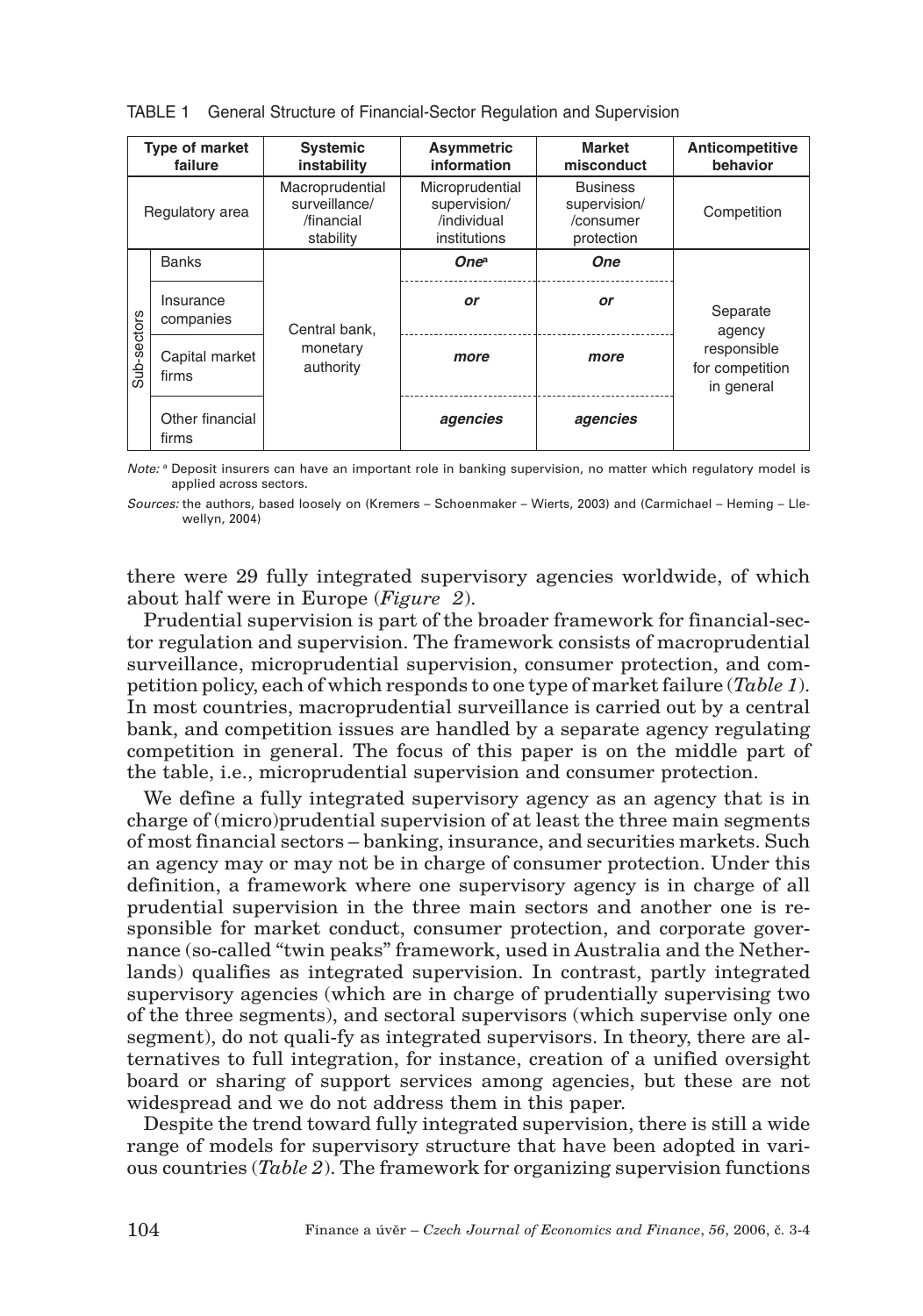| Single prudential su                        | <b>pervisor</b> for                                                                                                                                                                                                                      |                                                                                                                  | Agency supervising two types of financial intermediaries |                                  | Multiple sectoral supervisors                                                                                                                      |                                        |
|---------------------------------------------|------------------------------------------------------------------------------------------------------------------------------------------------------------------------------------------------------------------------------------------|------------------------------------------------------------------------------------------------------------------|----------------------------------------------------------|----------------------------------|----------------------------------------------------------------------------------------------------------------------------------------------------|----------------------------------------|
|                                             | (year of establishment)<br>the financial system                                                                                                                                                                                          | Banks and securities<br>firms                                                                                    | Banks and insurers                                       | Securities firms<br>and insurers | securities firms and one for insurers)<br>(at least one for banks, one for                                                                         |                                        |
| Australia (1998)                            | Japan (2001)                                                                                                                                                                                                                             | Finland                                                                                                          | Canada                                                   | Bolivia                          | Albania <sup>*</sup>                                                                                                                               | Italy*                                 |
| Austria (2002)                              | Kazakhstan* (1998)                                                                                                                                                                                                                       | Luxembourg                                                                                                       | Colombia                                                 | Bulgaria*                        | Argentina*                                                                                                                                         | Jordan <sup>*</sup>                    |
| Bahrain* (2002)<br>Belgium (2004)           | Korea, Rep. of (1997)<br>Latvia (1998)                                                                                                                                                                                                   | Switzerland<br>Mexico                                                                                            | El Salvador<br>Ecuador                                   | Jamaica*<br>Chile                | Barbados*<br>Bahamas <sup>*</sup>                                                                                                                  | New Zealand*<br>Lithuania <sup>*</sup> |
| Bermuda* (2002)                             | Maldives* (1998)                                                                                                                                                                                                                         | Venbnun                                                                                                          | Guatemala                                                | Mauritius*                       | Botswana*                                                                                                                                          | Panama                                 |
| Cayman Islands*                             | Malta* (2002)                                                                                                                                                                                                                            |                                                                                                                  | Malaysia*                                                | Slovak Republic*.b               | Brazil*                                                                                                                                            | Philippines <sup>*</sup>               |
| (1997)                                      | Netherlands* (2004)                                                                                                                                                                                                                      |                                                                                                                  | Peru                                                     | Ukraine*                         | China                                                                                                                                              | Poland*                                |
| Denmark (1988)                              | Nicaragua* (1999)                                                                                                                                                                                                                        |                                                                                                                  | Venezuela                                                |                                  | Croatia <sup>*</sup>                                                                                                                               | Portugal*                              |
| Estonia (1999)                              | Norway (1986)                                                                                                                                                                                                                            |                                                                                                                  |                                                          |                                  | Cyprus*                                                                                                                                            | Russia*                                |
| Germany (2002)                              | Singapore* (1984)                                                                                                                                                                                                                        |                                                                                                                  |                                                          |                                  | Czech Republic <sup>b</sup>                                                                                                                        | Slovenia*                              |
| Gibraltar (1989)                            | South Africa* (1990)                                                                                                                                                                                                                     |                                                                                                                  |                                                          |                                  | Dominican Rep.*                                                                                                                                    | Sri Lanka*                             |
| Guernsey (1988)                             | Sweden (1991)                                                                                                                                                                                                                            |                                                                                                                  |                                                          |                                  | Egypt*                                                                                                                                             | Spain*                                 |
| Hungary (2000)                              | United Arab                                                                                                                                                                                                                              |                                                                                                                  |                                                          |                                  | France*                                                                                                                                            | "hailand"                              |
| Iceland (1988)                              | Emirates* (2000)                                                                                                                                                                                                                         |                                                                                                                  |                                                          |                                  | Greece*                                                                                                                                            | Tunisia <sup>*</sup>                   |
| reland* (2002)                              | ited Kingdom<br>$\overline{5}$                                                                                                                                                                                                           |                                                                                                                  |                                                          |                                  | Hong Kong SAR*                                                                                                                                     | Turkey                                 |
|                                             | (1997)                                                                                                                                                                                                                                   |                                                                                                                  |                                                          |                                  | India <sup>*</sup>                                                                                                                                 | ∪ganda*                                |
|                                             |                                                                                                                                                                                                                                          |                                                                                                                  |                                                          |                                  | Indonesia*                                                                                                                                         | United States*                         |
|                                             |                                                                                                                                                                                                                                          |                                                                                                                  |                                                          |                                  | Israel*                                                                                                                                            |                                        |
|                                             |                                                                                                                                                                                                                                          |                                                                                                                  | As share of all countries in the sample (percent)        |                                  |                                                                                                                                                    |                                        |
|                                             | 33                                                                                                                                                                                                                                       | ဖ                                                                                                                | H                                                        | တ                                |                                                                                                                                                    | $\frac{4}{1}$                          |
| a The table focuses on<br>regulatory model. | model). Also, we do not consider deposit insurers here even though they play an important role in banking supervision in a number of countries and can do so under any<br>Notes: * Banking supervision is conducted by the central bank. | <sup>b</sup> The authorities announced plans to integrate prudential supervision in their central banks in 2006. |                                                          |                                  | prudential supervision, not on business supervision (which can be carried out by the same agencies or by separate agencies, even in the integrated |                                        |

TABLE 2 Economies with Single, Semi-Integrated, and Sectoral Prudential Supervisory Agencies, 2004a

*Sources:* the authors, based on data in Central Banking Publications (2004), and on the websites of supervisory agencies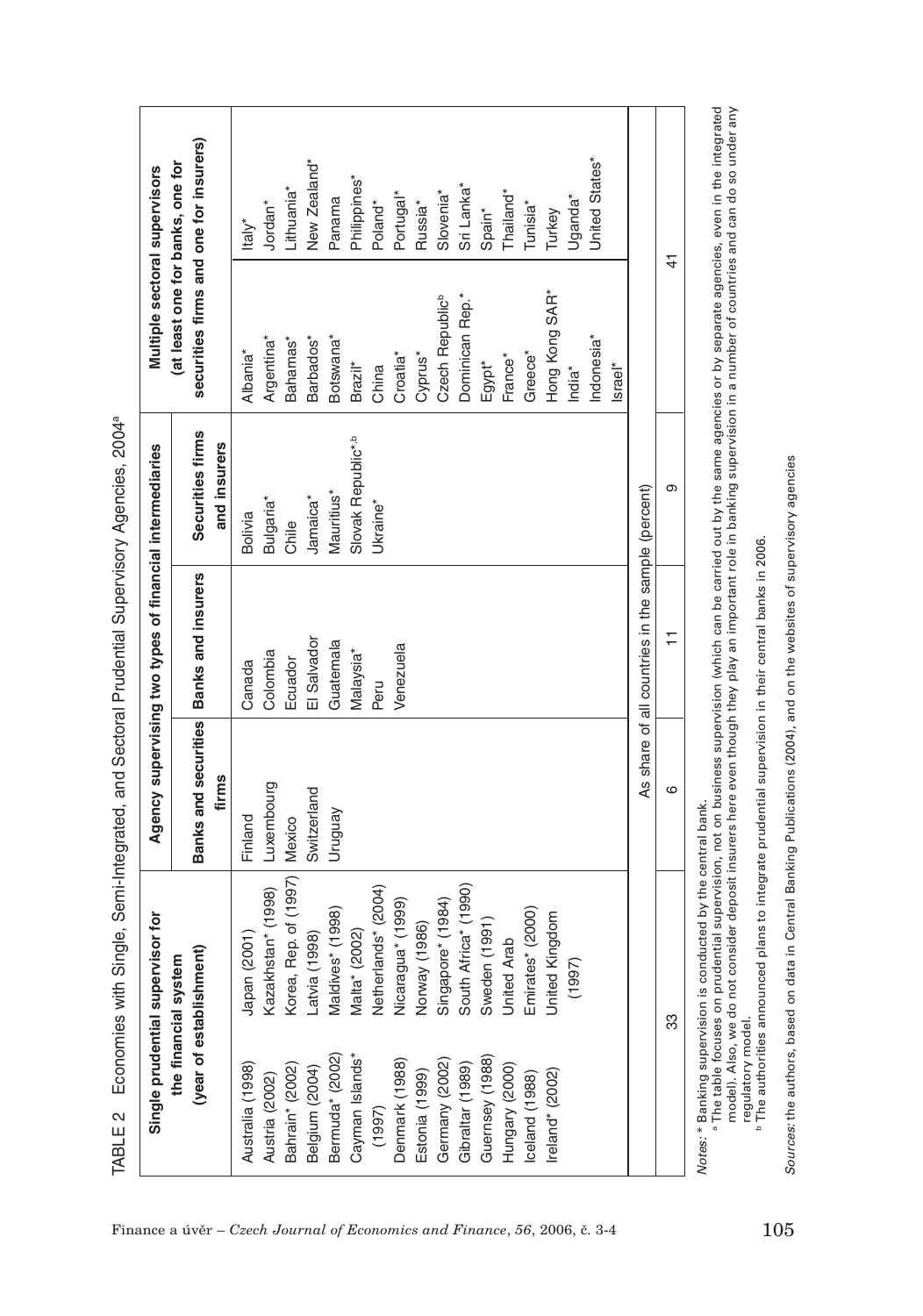is along sectoral lines (multiple supervisors), is integrated for two sectors regardless of the objectives of supervision, or is integrated across all sectors into one agency. National differences reflect a multitude of factors: historic evolution, structure of the financial system, political structure and traditions, and size of the country and financial sector. The fully integrated supervisory model can be found in a wide range of financial systems, from very small (e.g., some of the offshore financial systems) to large and complex (e.g., United Kingdom and Japan), from very concentrated (e.g., Estonia) to relatively dispersed (e.g., United Kingdom), and from countries with a systemic banking crisis prior to integration (e.g., Norway) to countries with no recent systemic banking crisis.

Our article focuses on domestic supervisory integration, but the importance of cross-border integration will also continue to increase as the cross- -border links among financial systems continue to grow rapidly. The recent growth of cross-border cooperation in supervision is evidenced for example by increasing numbers of memoranda of understanding (MOUs) among supervisory agencies from different countries.<sup>1</sup> There is an ongoing – even though so far only theoretical – discussion on a Europe-wide supervisor (e.g., (Kremers – Schoenmaker – Wierts, 2001)). Similar discussions are taking a more concrete shape in Australia and New Zealand, which have been working on implementing an enhanced 'home-host' model of supervision for their highly integrated banking systems (Reserve Bank of New Zealand, 2004).

#### **3. Review of Literature on Integrated Financial Supervision**

This section reviews the key arguments for and against integrating financial-sector supervision identified in the literature, largely following Abrams and Taylor (2000).<sup>2</sup> The theoretical literature on the subject notes that the structure of regulation and supervision is only one aspect that affects its effectiveness and efficiency (e.g., (Carmichael – Heming – Llewellyn, 2004)). Key pre-requisites, some of which are linked to the organization of the supervisor, include clear objectives, independence and accountability, adequate resources, effective enforcement powers, comprehensiveness of regulation, and cost efficiency.3 However, it would be too simplistic to consider the organization of regulation and supervision to be only a second-or-

<sup>&</sup>lt;sup>1</sup> For example, the number of MOUs with foreign supervisors signed by the Bank of England and U.K. Financial Services Authority increased from 1 in 1995 to 20 in 2005; for the Czech National Bank and the Slovak National Bank, the number of cross-border MOUs increased from 0 in 2000 to 8 and 9 in 2005, respectively.

<sup>&</sup>lt;sup>2</sup> The literature reviewed here is theoretical in the sense that it provides theoretical arguments rather than an empirical assessment. Formal theoretical models of supervision (e.g., (Dewatripont – Tirole, 1994)) focus on banking supervision and say little about supervising non-bank financial institutions, which is an area for future research. Also, see (Kahn – Santos, 2005) for a discussion on allocating the lender of last resort, deposit insurance, and supervision responsibilities within banking supervision.

<sup>&</sup>lt;sup>3</sup> Abrams and Taylor (2000) provide a detailed overview of the key preconditions. Das and Quintyn (2002) examine country experience with regulatory governance, which includes independence, accountability, transparency, and integrity. Huepkes, Quintyn, and Taylor (2005) explore the accountability aspect in detail.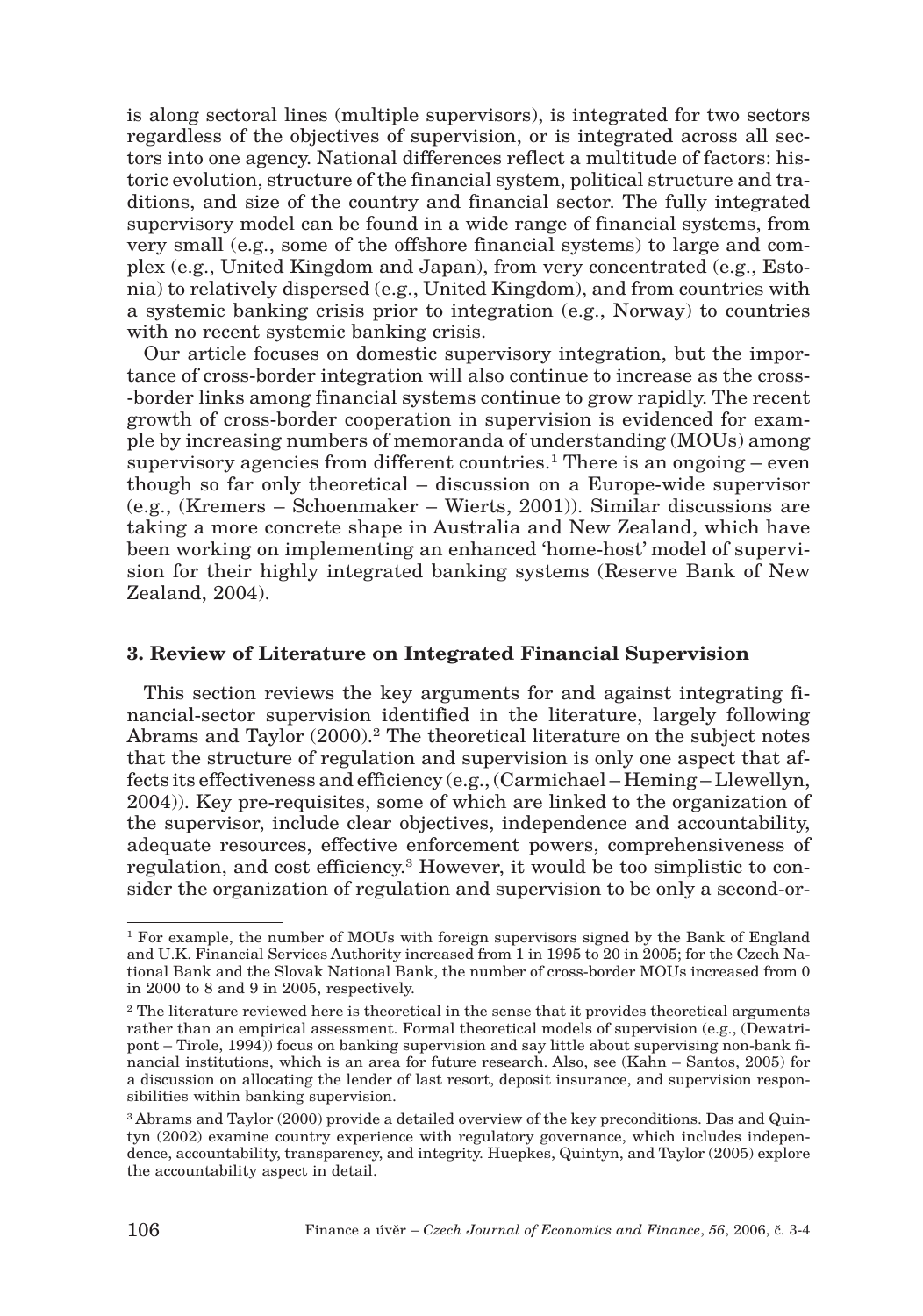der problem as it may often have a strong impact on the degree to which the key pre-requisites are satisfied.

The literature generally concludes that the question of the most appropriate structure for regulation and supervision is to a large extent a practical one and the answer depends on the interaction of a number of factors that, moreover, evolve over time. Therefore, there is no strong theoretical argument for any particular organization of supervision; there are only potential advantages and disadvantages of various setups, the importance of which depends on the conditions in place in a given jurisdiction.

#### **3.1 Possible Benefits of Integrated Supervision**

The most important arguments for unified supervision are related to efficiency, effectiveness, and issues stemming from the creation of financial conglomerates. Merging multiple supervisors should increase efficiency, even if only by eliminating duplicated support functions, not to mention broader synergies. The blurring of demarcation lines among financial sectors and the creation of conglomerates in many industrialized countries have created an added incentive to unify supervision to ensure uniform coverage and competitive neutrality.

The rise of financial conglomerates has also raised the issue of how to supervise them efficiently and effectively.4 Financial conglomerates cover a range of financial services for which supervision has been typically fragmented and this has raised concerns about the ability of supervisors to assess the overall risk a conglomerate is taking. But besides the need to take a consolidated view and assess group-wide risks that may not exist at a lower level, the existence of financial conglomerates has also increased the importance of having a regulatory and supervisory framework that is consistent and free of gaps. While supervisors try to make companies create firewalls between their different businesses, the effectiveness of such firewalls could be low in the event of financial problems and they certainly do not protect against all forms of regulatory arbitrage. Furthermore, in crisis management, supervisors need to be able to respond on a conglomerate-wide basis even if problems affect, initially, only one part of the conglomerate.

While some or perhaps all of the issues outlined above could be resolved by close coordination and cooperation of sectoral supervisors, an integrated supervisor is likely to be in a much better position to address them. In particular, coordination and exchange of information may be smoother within one institution, as may the effort to close any existing regulatory gaps. For the conglomerates, an integrated supervisor may be able to minimize the burden of supervision as well, by minimizing any overlaps and duplication, and simplify the decision-making process.

In terms of competitive neutrality, an integrated supervisor may be better able to ensure that similar financial products receive comparable regulatory treatment, leveling the playing field for all financial-sector partici-

<sup>4</sup> For information on financial sector developments and conglomerates, see for instance (Group of Ten, 2001) and (de Nicolo et al., 2003).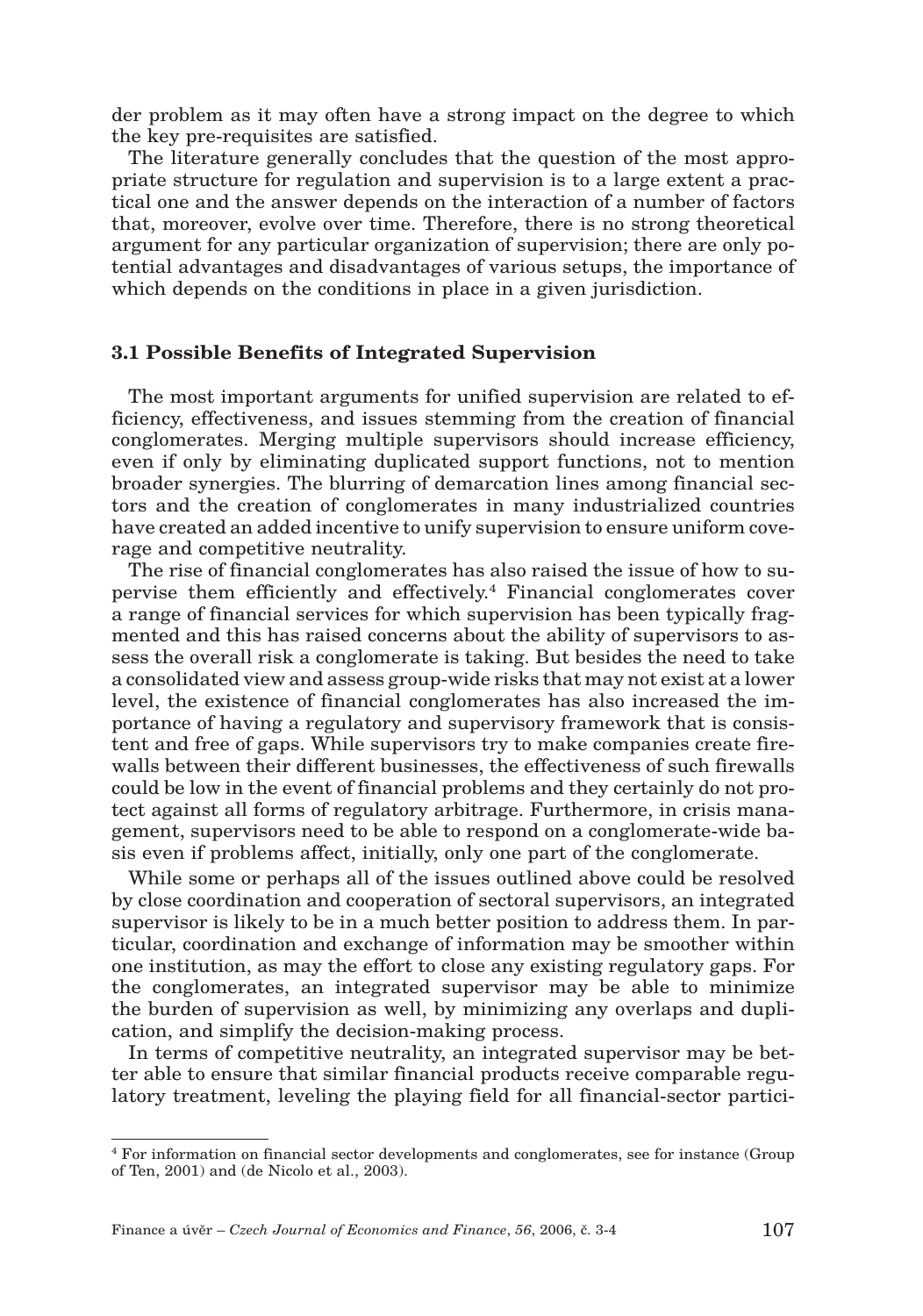pants. This is particularly important given that the differences among institutions and products have become blurred to some extent in recent years. Differences in regulation may give some financial services providers an unfair advantage, but could also encourage regulatory arbitrage as conglomerates would place particular financial products into the part of the conglomerate where the oversight or costs are the lowest. Sectoral supervisors could be tempted to compete for "clients" by relaxing supervisory requirements instead of trying to harmonize supervision across sectors.<sup>5</sup>

An integrated financial supervisor is also likely to be more flexible. A single institution may deal more effectively with possible turf wars that could lower the effectiveness of a supervisory system based on sectoral supervisors. An integrated supervisor may also be better placed to respond more promptly and effectively to the emergence of new products and services, which is important not only for financial innovation in industrialized countries, but also for financial systems in emerging and developing economies, which undergo substantial structural changes.

Economies of scope should lead to greater efficiency of operations of an integrated supervisor. Shared infrastructure, administrative and support functions can directly reduce costs. A large organization should also allow greater specialization of staff and acquisition of technologies that may be too costly for each supervisor separately. In the actual supervisory work, unified data collection can help create a more efficient reporting system and unnecessary duplication of research and data collection could be avoided.<sup>6</sup>

Economies of scope extend to staffing as well. A larger organization may be better placed to attract, train, and retain professional staff. A human resources policy could be easier to develop in a large organization, which could also offer a more diverse and interesting career path for its staff. Integration should also make it easier to share and use effectively specialized knowledge across supervised sectors.

Integrating supervision may improve accountability. When there is one supervisor, it is very clear who bears the responsibility for supervision, thus eliminating the possibility of "blame games" among sectoral supervisors. However, the objectives of the integrated supervisor must be well defined.

Individual country cases suggest that for economies with small financial sectors, the economies of scope from establishing an integrated agency outweigh the costs of moving to such a model. A case can also be made for consolidated supervision in a system dominated by banks, with a small role for capital markets or a highly integrated financial sector.

#### **3.2 Potential Disadvantages of Integrated Supervision**

There are also several arguments against the integrated supervisor model. First, if the objectives of the integrated supervisor are not clearly specified, an integrated supervisor may be less effective than sectoral supervisors. Se-

<sup>5</sup> Complete competitive neutrality may not be the ultimate goal of a supervisory system because the optimal intensity of supervision of similar products is likely to depend on the type of institution involved – as long as different types of institutions pose different degrees of systemic risk.

<sup>6</sup> Cost savings could be also achieved if sectoral supervisors agreed to share support services.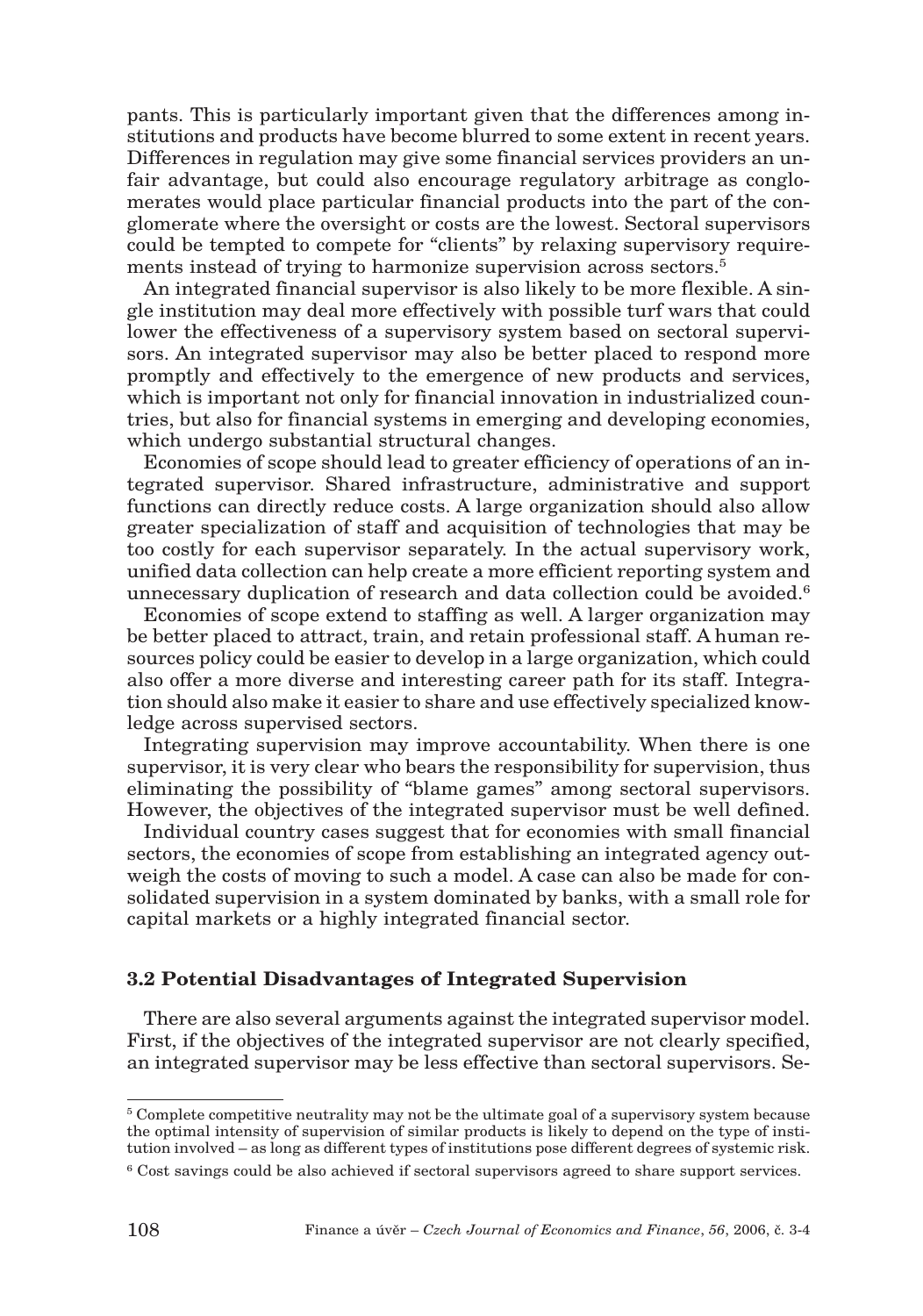cond, the economies of scope (synergies) may be difficult to achieve as long as the regulations across banking, insurance, and securities are not harmonized. Third, there may even be some diseconomies of scope. Fourth, an integrated supervisor may extend moral-hazard problems across the whole financial sector.

The range of objectives of an integrated supervisor may be rather wide, from maintaining systemic stability in the banking sector to protecting customers of insurance companies or pension funds. Therefore, if the objectives are not clearly specified and communicated to all stakeholders, the supervisor may not be able to differentiate among different types of institutions, the accountability of the supervisor may be lower, and the supervisor may struggle in the event of conflict between different objectives.

If sectoral supervisors are simply put under one roof, without substantial organizational changes and changes in the regulation of individual sectors, the synergies will likely be small. Creating a truly single agency without substantial differences in style, culture, and, indeed, quality of supervision, is a demanding managerial task. Furthermore, complete integration may not be possible, as the types of supervised businesses and the issues under consideration may be too diverse – e.g., from credit risk in banking to consumer protection in the pension funds industry.

The integrated supervisor could become too large an organization to be managed effectively, leading to diseconomies of scope. Very large organizations are likely to become more bureaucratic and inflexible, compared to smaller sectoral supervisors. If the operations become too broad-based, managers may not be able to understand the full range of responsibilities of the organization, thus lowering its efficiency and effectiveness. This issue, however, is likely to be very much country-specific, as an integrated supervisor may be a smaller organization than sectoral supervisors in large countries.

Moral hazard is another potential problem. Financial market participants may believe that all creditors of all institutions supervised by an integrated supervisor will receive the same protection. For instance, the creditors of other financial institutions may expect – and demand through a political process in the event of financial problems – that they will be given the same protection as depositors in banks. This could implicitly extend the banking safety net to other parts of the financial sector for which such safety net may not be appropriate. While this is an informational problem and a clear communications strategy by the supervisor would alleviate it partly, it is unlikely to be fully resolved unless and until the supervisor acts exactly in line with the pre-announced rules in specific cases of financial failures.

#### **3.3 Risks in the Integration Process**

It is not only the final structure of supervision may bring substantial risks, but also the integration process itself.<sup>7</sup> There may be a risk that: (i) some politicians will use the fact that the supervisory structure is open for discussion to push through the creation of a unified supervisor quickly regardless of whether it is optimal; (ii) the change process will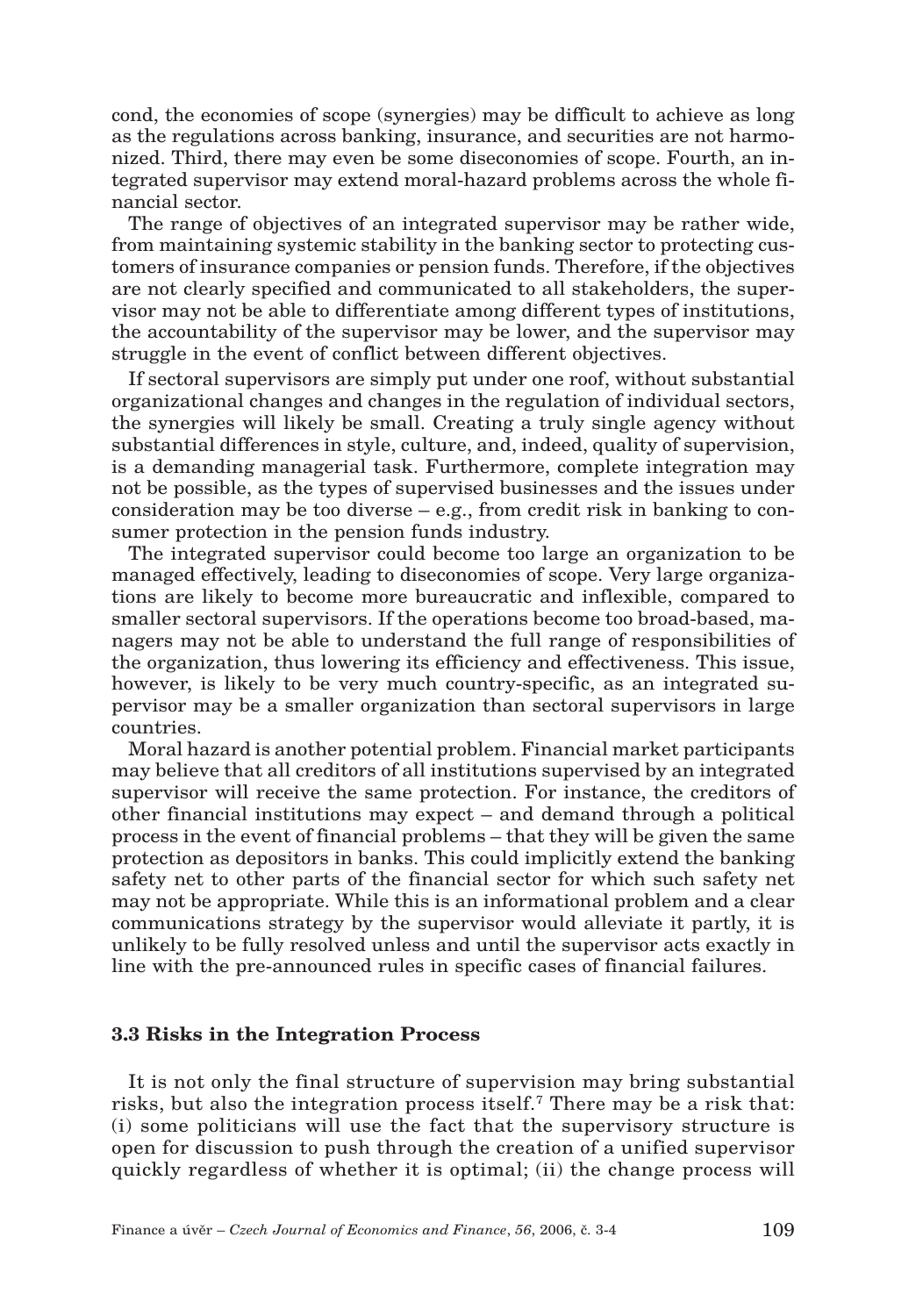reopen issues in regulation and supervision and that their effectiveness will be diminished by special interests; (iii) integration will lead to a loss of key staff and the effectiveness of regulation will therefore be lowered; and (iv) the technical process of integration will be mismanaged and the supervisor will not pay full attention to developments in the financial sector.

Once the creation of an integrated supervisor is open for discussion, the political process may lead to its creation regardless of whether such model is optimal under a given country's circumstances or not. Some politicians who would see an opportunity to increase their influence in regulation and supervision may be tempted to push changes through quickly, without proper public discussion, before the balance of power shifts against them. A rushed proposal may then lead to the creation of an agency with unclear objectives, a low degree of independence, or other serious flaws.

The integration process requires the creation of new legislation, but this may be an opportunity for special interests to capture the process and lower the effectiveness of regulation and supervision. Major issues that were likely settled under the existing system of sectoral supervisors may now be reopened and the resulting legislation supporting the integrated supervisor may be weakened relative to the previous situation. Relevant issues may concern the scope of activities of financial-sector firms, powers of the supervisor, exemptions from regulatory requirements, etc. One way to minimize this potential problem is to leave the sectoral legislation largely intact and approve only a simple law enabling the creation of the integrated supervisor. However, while such approach minimizes the risk that the legislative process will be captured by special interests, it also lowers the potential benefits of harmonization of the legislation in different sectors.

The integration process may lead to a loss of key staff or a very high level of turnover. Any major change brings uncertainty, and, if compounded by less than skillful management, delays or even the prospect of a loss of prestige or pay, staff may decide to look for other opportunities in the private sector or other organizations. Generally, it will be the staff with the highest potential that will be likely to leave. This problem may be particularly severe if banking supervision is to be transferred from the central bank and integrated into a new agency. The loss of highly qualified staff may severely impede the effectiveness of the supervisor.

There is also a risk that the change management process will go off track. The challenge of combining several separate organizations is substantial and the managers in supervisory agencies seldom have experience with large-scale change management. Outside experts may need to be brought in and a detailed change-management plan needs to be developed and implemented if the integration process is to be relatively smooth.

Individual country cases suggest that creating an integrated supervisory agency can be a complex management challenge. For example, in Australia

<sup>7</sup> In cases where the unified supervision resulted also in merging prudential supervision with customer protection issues, the integration involved a drastic reduction of supervisory agencies (e.g., in the United Kingdom, the creation of the Financial Services Authority meant that the number of financial sector supervisory agencies declined from ten to one).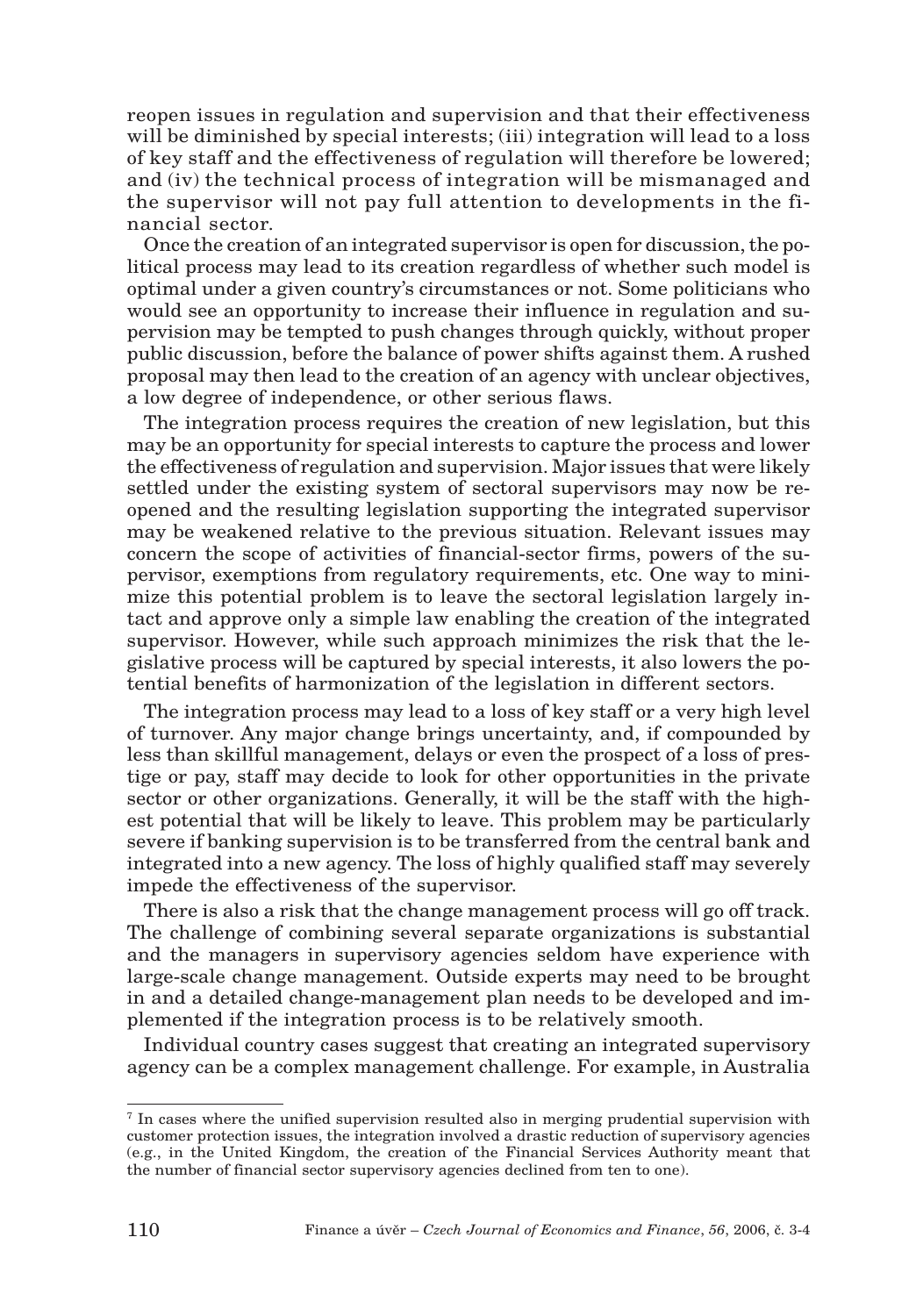| <b>Potential Pros</b>                                                  | <b>Potential Cons</b>                                                                                                        |
|------------------------------------------------------------------------|------------------------------------------------------------------------------------------------------------------------------|
| Easier to achieve efficiency in supervising<br>financial conglomerates | If objectives not clearly specified, may be less<br>effective than sectoral supervisors.                                     |
| Possible economies of scope                                            | Possible diseconomies of scope if too large<br>an organization that is difficult to manage.                                  |
| Possibly improved accountability                                       | If objectives not clearly communicated, possibility<br>to extend moral hazard problems across the whole<br>financial sector. |
| Easier to eliminate duplicities, turf wars                             | Process of integration may lead to politically or<br>special interest motivated changes in supervisory<br>framework.         |
| Easier to ensure level playing field across market<br>segments         | Process of integration, if not managed properly,<br>may lead to loss of key staff or to other problems.                      |

TABLE 3 Summary of Pros and Cons of Integrating Financial Sector Supervision

*Source:* the authors, based on the reviewed literature

the process of creating the integrated prudential supervisory agency (APRA) was reviewed by Palmer (2002). The review noted that the integration was designed in an ambitious way and without a phase-in period, which had many potential benefits likely to be realized in the medium to longer term. However, the review also notes a number of unavoidable short-term consequences, including: (i) some loss of corporate memory due to the departure of people from predecessor agencies; (ii) some loss of industry expertise, for the same reason; (iii) inevitable delays in reacquiring industry knowledge as new, less-experienced people were recruited and asked to supervise more than one type of entity; and (iv) insufficient qualifications of some staff from predecessor agencies or newly recruited staff. According to Palmer (2002), these factors had a short-term negative impact on the quality of supervision.

Country cases suggest that integration should be implemented in a way that allows the key benefits to be reaped, namely (i) efficiency of the transferring of information, experience and knowledge within the institution; (ii) harmonization of the quality of regulation and supervision, resulting in better supervision of conglomerates; and (iii) cost savings resulting from the reduction in support activities. There are important risks in the integration process that need to be addressed, in particular: changing the existing "silo" culture; finding ways to address competing goals or possible conflicts of interest (monetary policy vs. financial stability, prudential supervision vs. consumer protection); accountability of results. Once the decision to move to an integrated agency has been made, implementation should take place quickly. A well-conceived change-management process should aim to overcome the cultural barriers associated with the previous structure.

# **3.4 Where Does the Central Bank Fit In?**

Another important issue is the degree to which the central bank should be involved in supervision. There is general agreement that the central bank should be involved in macroprudential surveillance (Table 1, left column).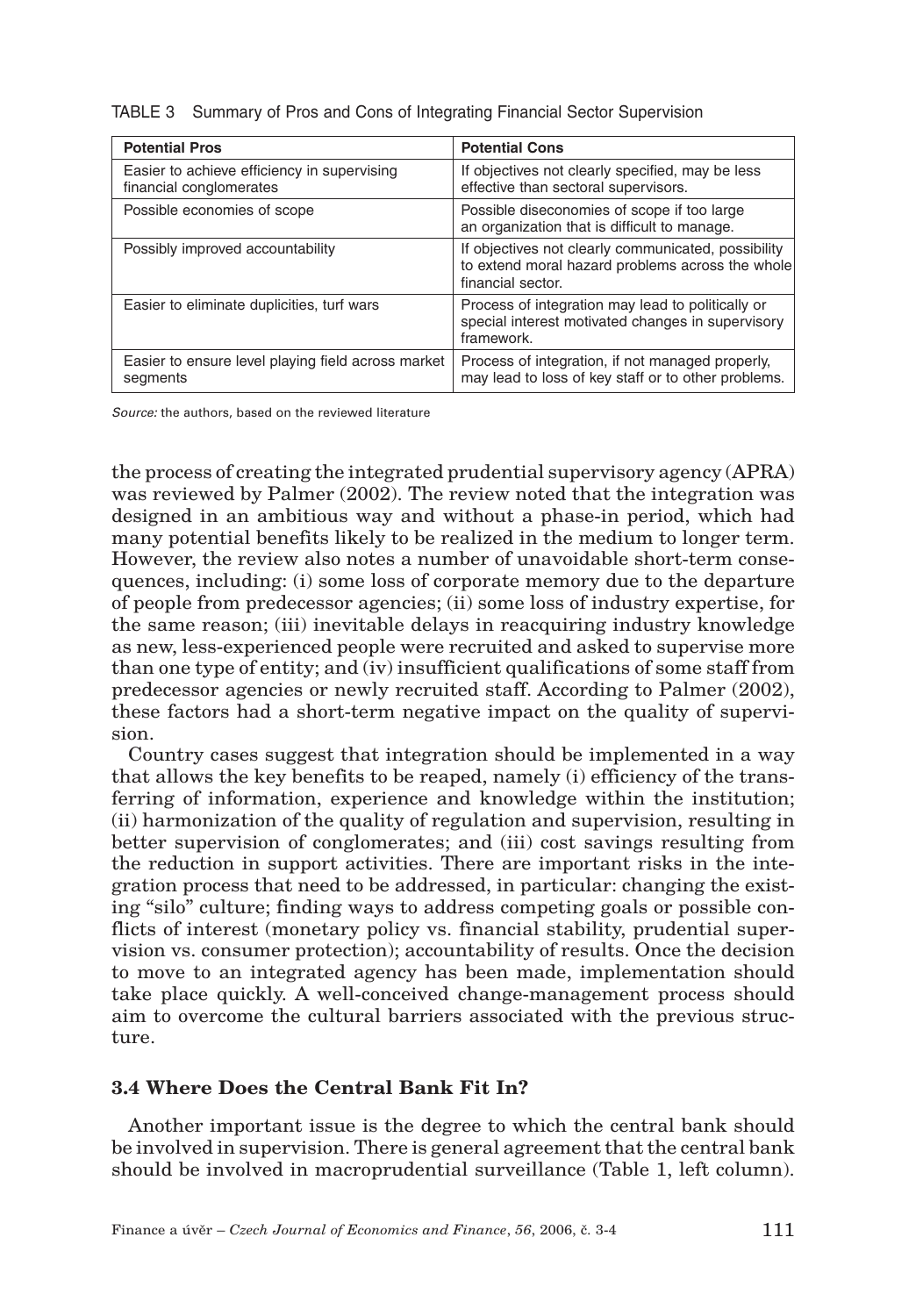The degree of its involvement in microprudential supervision is an open question, both in the sectoral supervisor model (a number of central banks have been involved in banking supervision) and in the integrated supervisor model.

The arguments for and against central banks' involvement in banking supervision were summarized by, e.g., Goodhart and Schoenmaker (1995). There are clear synergies between banking supervision and monetary policy. For instance, the central bank needs to be aware of the financial position of banks when formulating and implementing its monetary policy and there is a clear synergy between the information needed for banking supervision and the information about banks needed for monetary policy purposes. The central bank also needs to have information about the creditworthiness of the participants in the payment system, which involves an assessment of the solvency and risk management of individual banks, and information about the liquidity and solvency of banks for its lender of last resort responsibilities.

There are also operational arguments for the central bank being in charge of banking supervision. Economies of scope and commonalities between banking supervision and other functions of the central bank may be substantial and indeed stronger than those between banking and other parts of the financial sector. The overlap in expertise and experience required for banking supervision and other central banking functions may also allow the central bank to attract and retain high-quality staff. In some countries, the central bank has more independence and resources than any separate supervisor would likely have, so inclusion of supervision in the central bank protects supervisors from political pressures and provides adequate resources – these are major pre-conditions for effective supervision.

However, the issues above can be largely resolved through appropriate legislation, funding, and cooperation among agencies, and there are also arguments for separation of banking supervision and monetary policy. There may be a conflict of interest between monetary and banking supervision goals; for instance, the central bank may not be sufficiently aggressive in controlling inflation when it fears that higher interest rates would lead to bank failures. Furthermore, bank failures happen and are often blamed on the supervisor. Then, if the credibility of the central bank as a bank supervisor is undermined, its credibility in monetary policy could suffer as well. Also, with new payment-system technology (real-time gross-settlement systems), central banks do not need to follow payment-system participants as closely as was previously the case. As the financial system becomes more diversified and interconnected through financial conglomerates, the moral- -hazard arguments may be more important and it may be safer for the central bank to be separated from supervisory activities. On the other hand, as pointed out by Briault (1999), there is little evidence that the conflict of interest has any practical significance – Goodhart and Schoenmaker (1995) did find some positive correlation between the rate of inflation and the combination of monetary and supervisory functions, but it is very difficult to interpret their results as evidence of any causality. Also, Briault (1997) found no evidence of any impact of important U.K. bank failures on the credibility of U.K. monetary policy.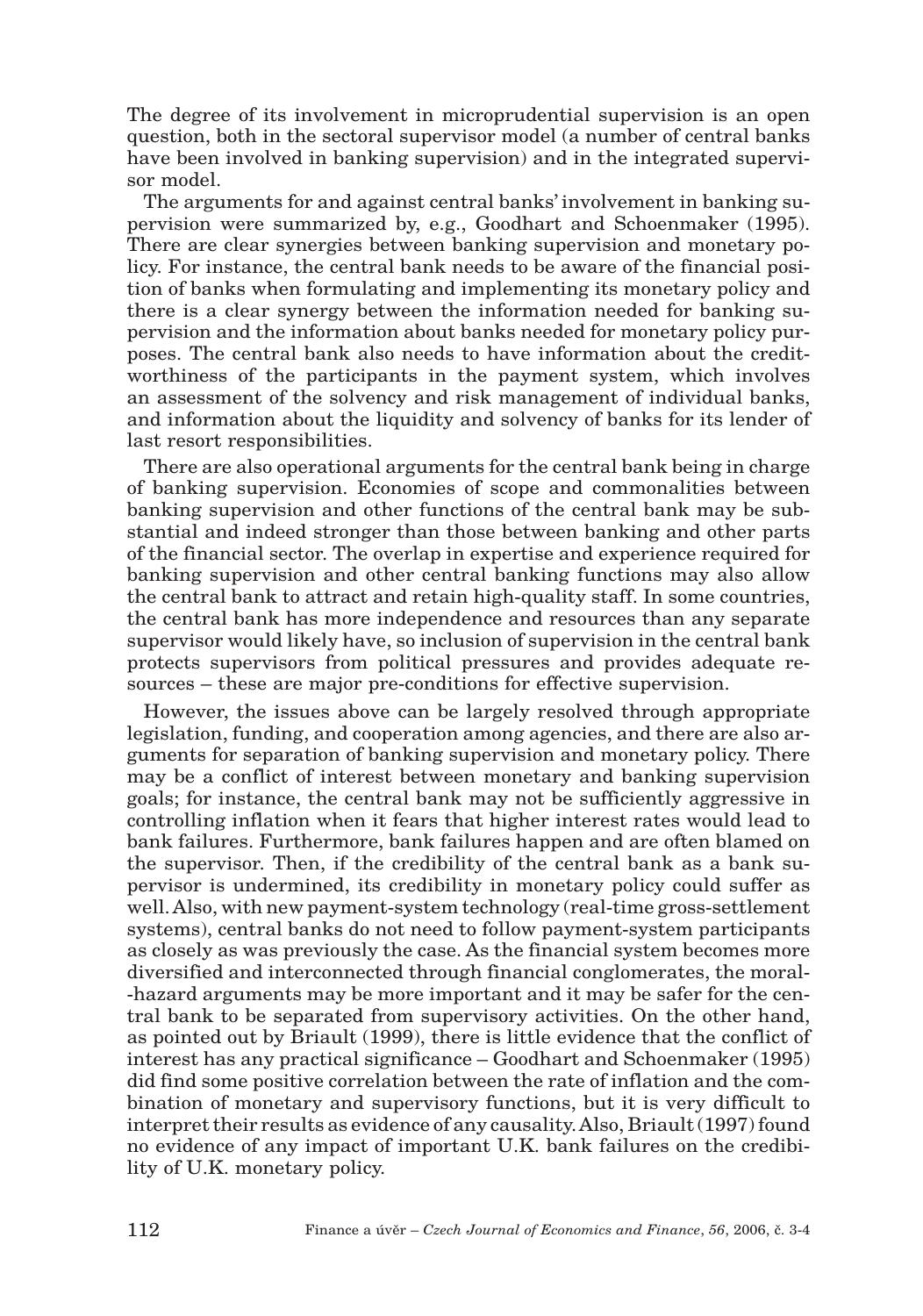Similar considerations apply for the question of whether the central bank should become the integrated supervisor. This solution may have practical advantages, particularly in countries where banking is the main form of intermediation and the non-bank financial sector is relatively small, where the central bank is independent and is in a better position to attract high- -caliber staff than other government agencies. However, there are also potentially strong disadvantages. First, the moral-hazard issues are likely more serious if the central bank is to become the integrated supervisor, with the public expecting the same degree of protection for all institutions supervised by the central bank. Again, public education can lessen but not solve this problem. Second, inevitable failures in the wide range of supervisory activities may have a negative impact on the credibility of the central bank in monetary policy. Third, there may also be concerns about the concentration of power in an independent, unelected body, particularly if there are no strong accountability mechanisms.

One additional consideration is the fundamental difference in the type of decisions taken by the central bank in monetary policy and decisions taken in supervision and regulation. This difference may put into question the ability of a single decision-making body to make both types of decisions effectively and efficiently. Here, the comparison between monetary-policy and competition-policy decisions put forward by Vickers (2002) appears to be relevant. Vickers notes that the monetary-policy decision is basically the same decision taken repeatedly, simply defined (not simple!), and taken relatively transparently based on information that is largely publicly available. The effects of the decision are widespread, and there is no opportunity of appeal by those affected. Supervisory decisions are not taken at a predefined time, are based on private and often confidential information, there are many types of decisions that need to be made, concerned parties may be significantly affected and have the opportunity to appeal the decision in court.

It remains unclear whether members of one decision-making body would have sufficiently broad expertise and experience to be able to make qualified decisions on both monetary policy as well as on a wide range of supervisory issues from banking to capital markets. If people with different experience are included in the decision-making body, there is the danger that the decision-making body will be split into monetary policy and supervisory parts, each one effectively making decisions in one area. Alternatively, if the decision-making body relies on staff or an advisory body, the clear lines of responsibility and accountability may become blurred.8

#### **4. Analysis of International Experience with Integrated Supervision**

In this section, we use available cross-country data on the quality of supervision and on supervisory staffing to investigate whether integrated supervisory agencies have a higher and more consistent quality of supervision

<sup>8</sup> Some countries (e.g., Ireland) tried to resolve this issue by integrating two separate boards in the central bank.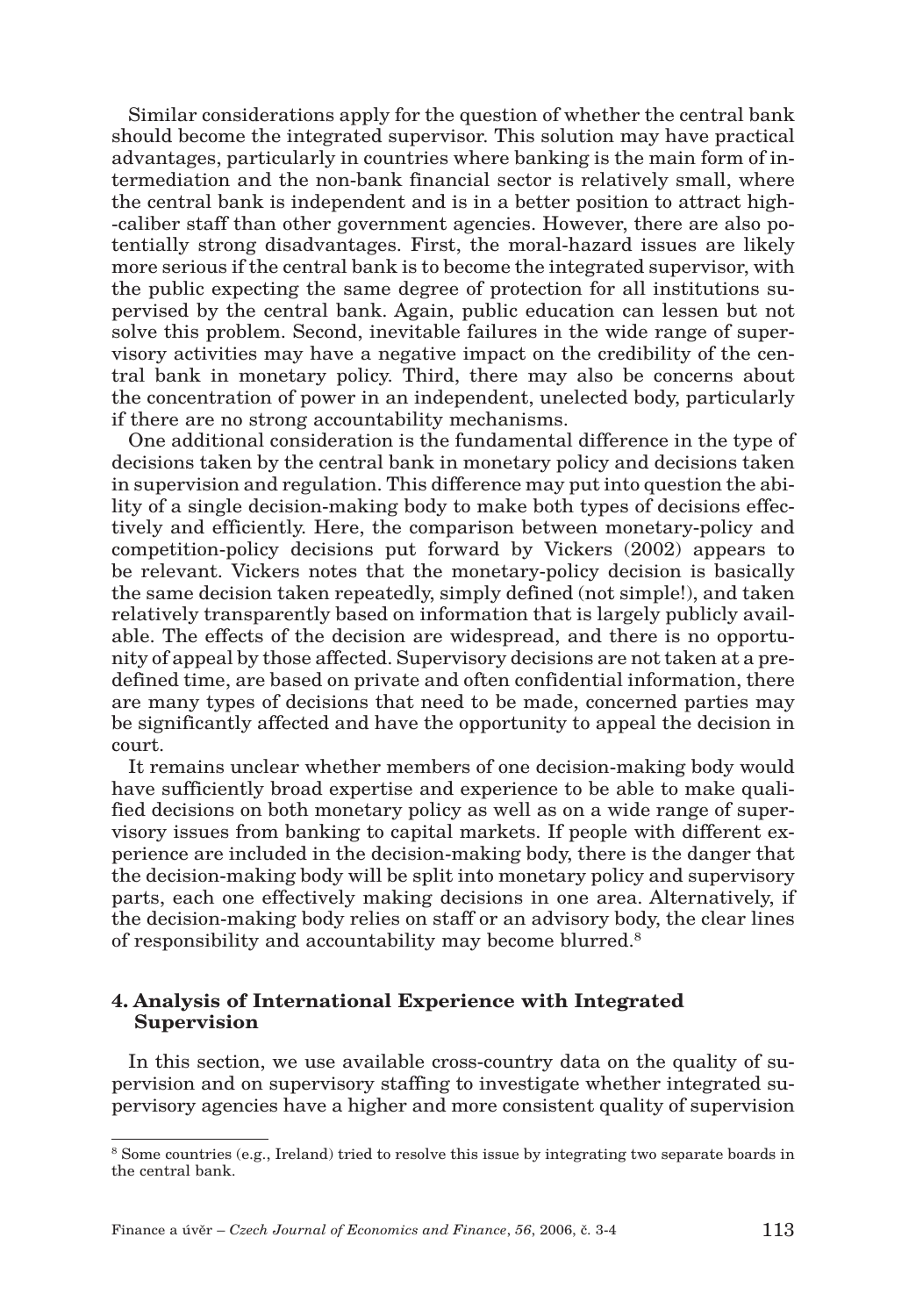across sectors and whether they are more cost efficient than supervisors under other structures. This type of analysis has not yet been carried out in a systematic, cross-country fashion. There are only a few studies summarizing the experience in individual country cases, e.g., (Taylor – Fleming, 1999), reviewing the early Northern European experience, and (Carmichael – Fleming – Llewellyn, 2004).

### **4.1 Does Integration Mean a Higher Quality of Supervision?**

Does integrated supervision mean that there is a higher quality of supervision? Or does integration mean diluting the higher quality of supervision in some sectors with a lower quality of supervision in other sectors? The theoretical literature is unclear on this point, only listing various pros and cons. In this subsection, we address this question empirically. We largely leave aside the more general issue of whether and how better supervision translates into more sound financial systems, even though we offer some insights on this in *Box 1*.

To make the empirical analysis tractable, we focus on fully integrated supervisors. As mentioned in Section 2, we define a fully integrated supervisory agency as an agency that is in charge of (micro)prudential supervision of at least the three main segments of most financial sectors – banking, insurance, and securities markets. We introduce an "integrated supervision dummy" that takes a value of 1 for economies with fully integrated supervision (see the list in Table 2) and 0 for all others. In principle, one can also distinguish partial integration, but we have not done so here, given that there are different types of such integration and their empirical comparison is far from straightforward.

We measure the quality of supervision using the degree of compliance with internationally accepted standards in banking, insurance, and securities regulation.<sup>9</sup> These are, respectively, the Basel Core Principles for Effective Banking Supervision (BCP), the International Association of Insurance Supervisors (IAIS), Insurance Core Principles (ICP), and the IOSCO Objectives and Principles of Securities Regulation (IOSCO).10 For example, the BCP contains 25 "Core Principles" (CPs) that include a wide range of issues in the areas of regulatory governance, prudential framework, regulatory practices, and financial integrity.

The methodology for assessing compliance with these standards and codes is well established, $11$  and an internal database of assessments based on assessment results has been created by the IMF. Most of the assessments have

 $9$  While this approach has some limitations – we need to assume that international standards measure the correct characteristics of the regulatory system and that the assessments are precise – and data is not available for all countries, we are not aware of any data set measuring the quality of regulation and supervision that would be more appropriate for our purposes.

<sup>&</sup>lt;sup>10</sup> This approach potentially excludes intermediaries other than banks, insurance companies, and securities markets, which is likely to bias our results against integrated supervision, as integrated supervisors are more likely than sectoral supervisors to capture institutions that fall outside of these three main categories.

<sup>11</sup> See http://www.imf.org/external/standards/index.htm for a list and further details on the internationally recognized standards and codes.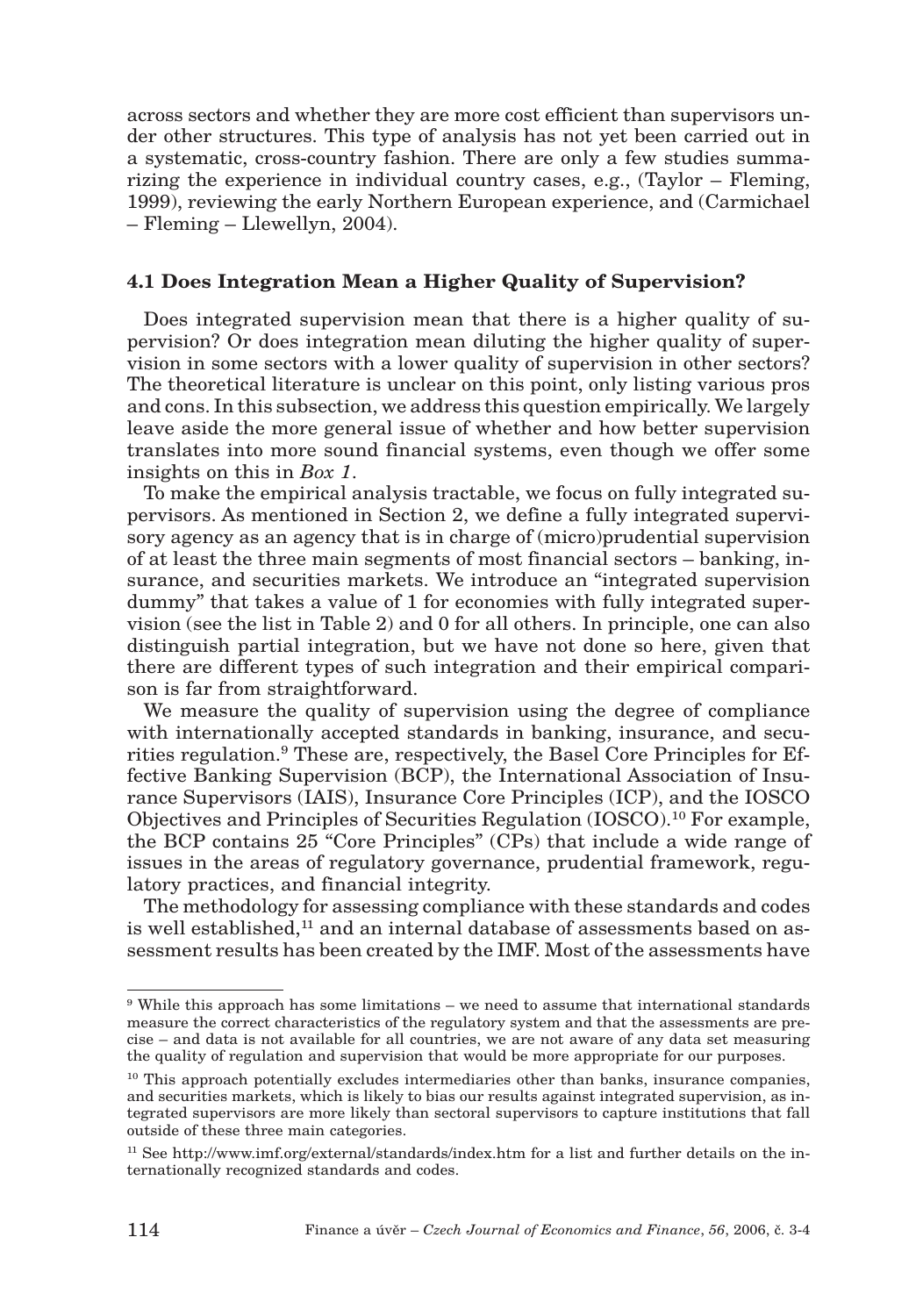#### **BOX 1 Integrated Supervision and Financial System Soundness**

Ideally, we would like to assess how supervisory integration helps in achieving the ultimate objective of prudential supervision, i.e. a stable and robust financial sector. However, understanding the links between the quality of supervision (whether integrated or non-integrated) and financial-sector performance is a very complex question that has not yet been properly addressed in the literature. We have therefore focused in this paper on the link between integration and the quality of supervision, measured by compliance with international standards.

As regards financial soundness, let us just observe that countries with integrated supervision are obviously not absolutely immune to banking sector crises or other financial sector problems. A juxtaposition of the widely-accepted list of systemic banking crises in (Caprio – Klingebiel, 2003) and the list of countries with integrated supervisory agencies does not suggest a lower frequency of systemic crises than in countries in general. In the 28 countries with integrated supervisory agencies, two cases of systemic banking crises were observed (Norway, 1987–1993, Sweden, 1990–1993) and several episodes of important problems (even though not full-fledged banking crises) were observed in several other countries with integrated supervisors – for instance, recent credit card problems in Korea or the 2001 HIH collapse in Australia, see (Palmer, 2002). The decision to set up an integrated supervisor was not a major cause of these financial-sector problems and it is too early to assess whether the frequency of crises in countries with integrated supervisors is lower or higher than in other countries, but it is obvious that integrated supervision does not prevent crises completely.

Other proxies for the "ultimate output" of supervision include soundness indicators. Podpiera (2004) analyzed, using cross-country panel data, whether compliance with Basel Core Principles brings any measurable benefits, and found that higher levels of BCP compliance are accompanied by lower ratios of nonperforming loans to total loans, and lower margins. The existing data are not sufficient to perform a full- -fledged econometric analysis. Nonetheless, as an introductory observation, the results presented in Table 4 would, in combination with the results in (Podpiera, 2004), suggest that the presence of integrated supervision is likely to be associated with better soundness and performance indicators such as nonperforming loan ratios and interest rate margins. As with the other empirical analyses on this topic, however, causality remains an open question, i.e. is it that integration leads to better soundness indicators, or that systems with better soundness are more likely to have integrated supervision?

been prepared as part of the joint IMF-World Bank assessment program started in 1999.12 The compliance of each country with each CP is assessed on a 4-point scale, from compliant to non-compliant, even though the exact names of the "grades" are slightly different across sectors.

We explore the relationship between observance of international standards and the organization of the supervisor (integrated or not) from two angles. First, we look at the BCP, for which the highest number of assessments is available, construct an index of overall BCP compliance and ex-

 $12$  Many countries have chosen to publish summaries of the financial sector assessments (Reports on Standards and Codes, or ROSCs). Some have chosen to also publish detailed assessments which include the underlying gradings of the individual principles. The published ROSCs and detailed assessments are available at the IMF and World Bank websites.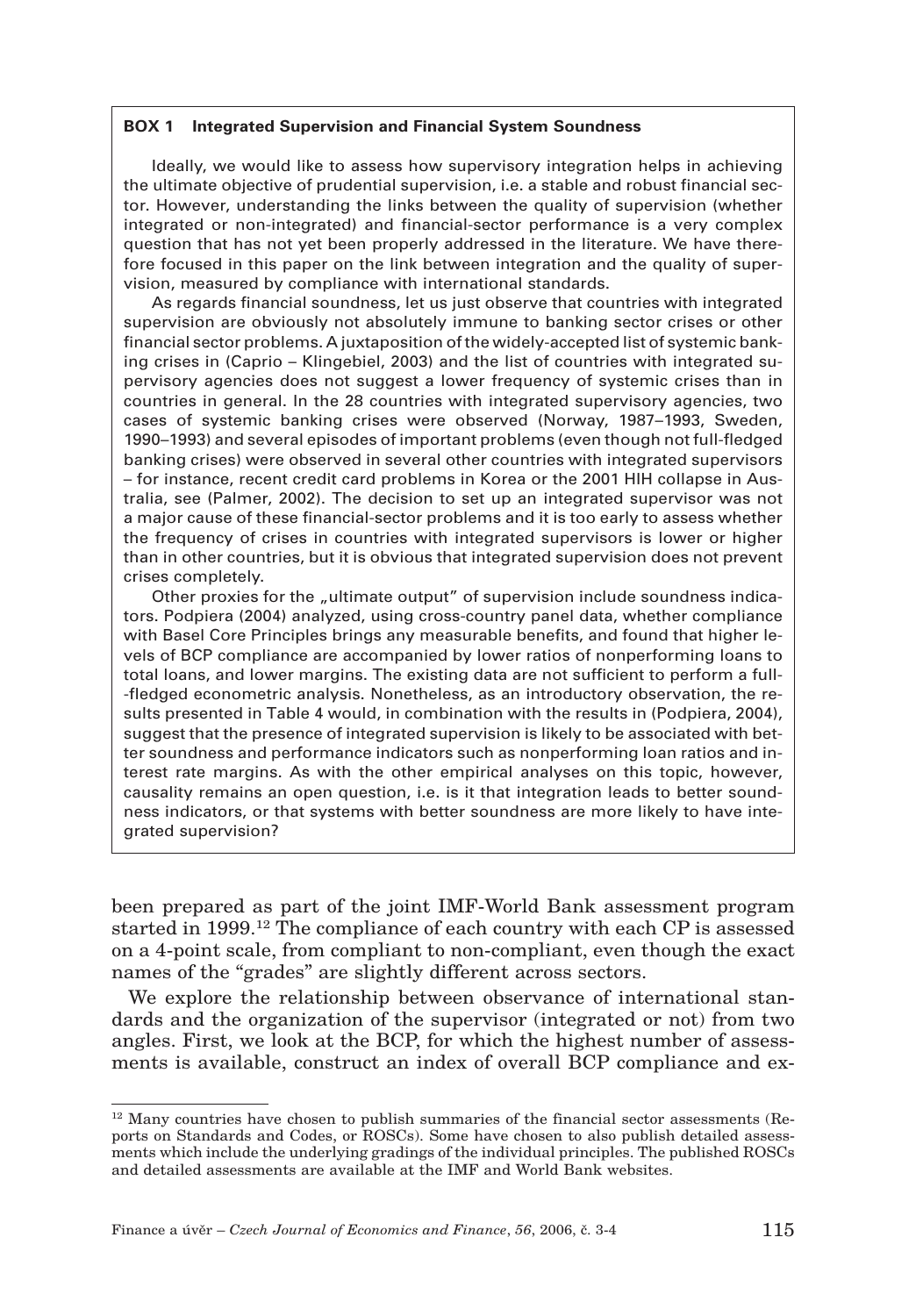#### FIGURE 3 BCP Compliance and Overall Regulatory Environment



*Notes:* Large squares correspond to integrated regulators.

The regulatory environment index includes a measure of the incidence of market-unfriendly policies such as price controls or inadequate bank supervision, as well as perceptions of the burdens imposed by excessive regulation in areas such as foreign trade and business development.

plore the relationships between this index and supervisory integration. Second, we look at all three standards in a consistent way, split the CPs in each area into four categories and, again, look for any relationship with supervisory integration.

For the BCP, we have a sample of 65 assessments mostly completed in 2000–2002, which includes 33 developing, 19 emerging, and 13 industrialized economies – see (Podpiera, 2004) for a detailed list of the countries. We construct a simple index of overall BCP compliance by assigning values to assessment grades  $-\text{compliant}(4)$ , largely compliant  $(3)$ , materially non--compliant (2), and non-compliant (1). The value of the index of overall compliance for a given country is equal to the sum of the ratings for individual CPs.13 Therefore, the actual values of the index of overall BCP compliance will be between 30 and 120, with higher values indicating a higher degree of compliance.14 Of the 65 countries in the sample, 12 countries had fully integrated supervisors at the time of the assessment.

A simple comparison of compliance in countries with integrated supervision and in other countries could be misleading as integrated supervisors tend to be found in more developed countries that also have a better general regulatory environment. There is a positive relationship between the general regulatory environment on one hand and the level of implementation of standards on the other hand (see, for instance, (IMF, 2004)). We illustrate this problem in *Figure 3*, which shows the relationship between BCP compliance and the general regulatory environment as measured by one of the Kaufmann, Kraay, and Mastruzzi (KKM) (2003) in-

<sup>&</sup>lt;sup>13</sup> Some principles were "not assessed" or "not applicable." These were assigned an average value of compliance of the principles with the available rating for a given country so that these countries wouldn't be penalized.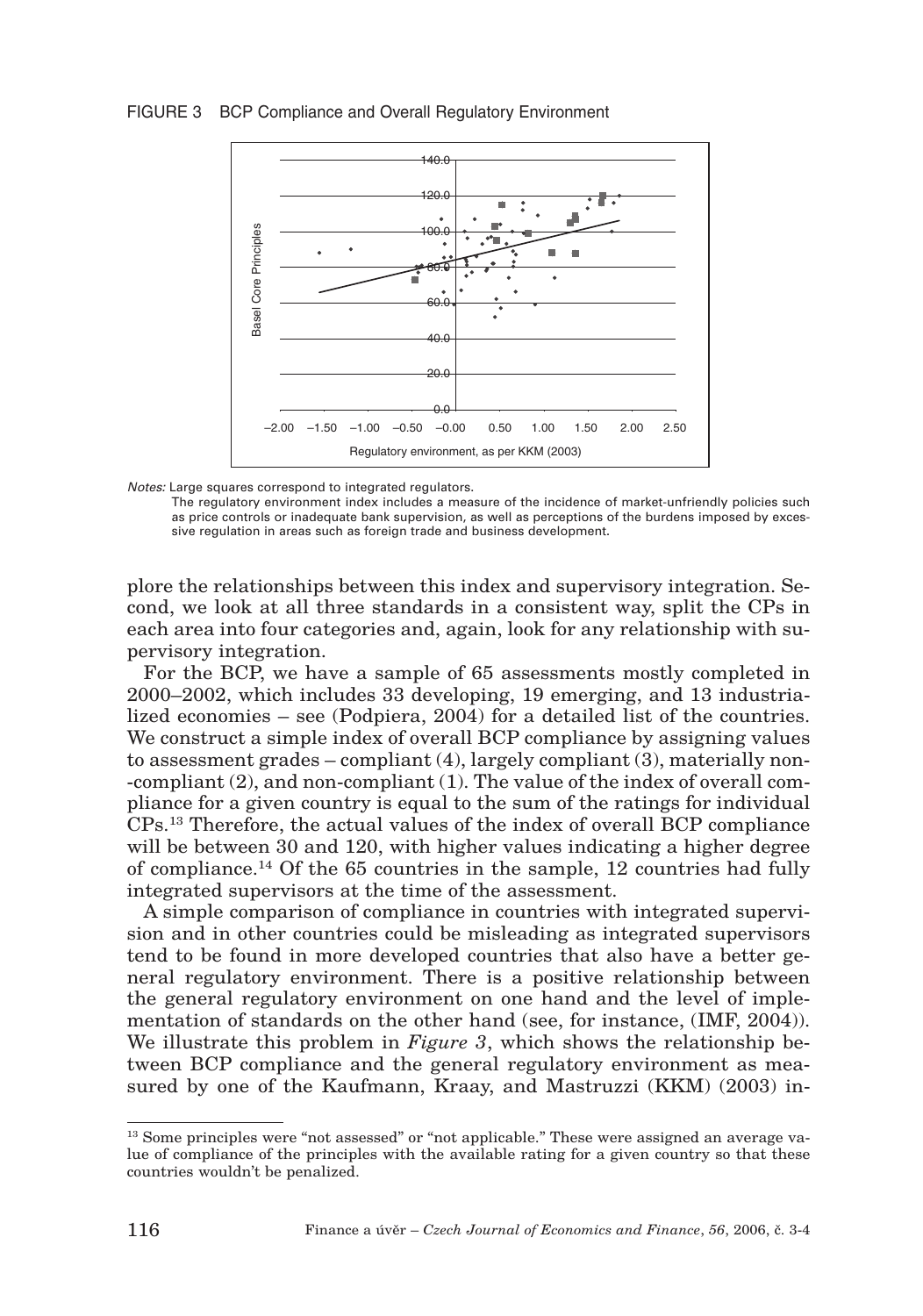| Model<br>specifi-<br>cation | Constant | Integrated<br>regulator<br>dummy | <b>Quality of</b><br>the overall<br>regulatory<br>environment | GDP per<br>capita (in<br>PPP, 2000) | <b>Number</b><br>of obser-<br>vations | Adj.<br>$R^2$ | $R^2$ | <b>DW</b><br>Stat. |
|-----------------------------|----------|----------------------------------|---------------------------------------------------------------|-------------------------------------|---------------------------------------|---------------|-------|--------------------|
| (1)                         | 87.16*** | $14.29***$                       |                                                               |                                     |                                       |               |       |                    |
|                             | (2.29)   | (4.56)                           | $\cdots$                                                      |                                     | 65                                    | 0.09          | 0.11  | 2.00               |
| (2)                         | 83.37*** | $8.23*$                          | $10.23***$                                                    |                                     |                                       |               |       |                    |
|                             | (2.33)   | (4.44)                           | (3.18)                                                        |                                     | 65                                    | 0.23          | 0.26  | 2.03               |
| (3)                         | 77.60*** | 4.67                             |                                                               | $0.001***$                          |                                       |               |       |                    |
|                             | (2.42)   | (4.69)                           | $\cdots$                                                      | (0.0002)                            | 65                                    | 0.43          | 0.45  | 2.06               |
| (4)                         | 77.56*** | 4.80                             | $-0.75$                                                       | $0.001***$                          |                                       |               |       |                    |
|                             | (2.48)   | (4.87)                           | (2.68)                                                        | (0.0002)                            | 65                                    | 0.43          | 0.45  | 2.06               |

TABLE 4 Explaining BCP Compliance (Dependent variable: Index of BCP Compliance)

*Notes:* \*/\*\*/\*\*\* denotes significance level of 10/5/1 percent. Standard errors are in parentheses.

Ordinary least squares (OLS) estimation; the standard errors are heteroskedasticity-consistent.

Index of BCP compliance is defined as the sum of gradings from 4 (compliant) to 1 (noncompliant) for individual CPs 2–25 and 6 sub-principles of CP 1. Quality of the regulatory environment as per KKM (2003). This includes a measure of the incidence of market-unfriendly policies such as price controls or inadequate bank supervision, as well as perceptions of the burdens imposed by excessive regulation in areas such as foreign trade and business development. PPP denotes purchasing power parity.

dices.15 The upward-sloping regression line suggests a positive relationship between these two variables. However, Figure 3 also suggests that integrated supervisors generally have a higher degree of compliance with BCP even after taking the general regulatory environment into account – 9 out of 12 integrated supervisors are above the regression line in the scatter plot. To analyze this more formally, we now turn to regression analysis.

Regression analysis confirms that integrated regulators tend to have a higher quality of banking supervision, but income level appears to be a more powerful explanatory variable. The two key variables indicated in previous research are the quality of the general regulatory environment (KKM, 2003) and GDP per capita (IMF, 2004). *Table 4* presents four different specifications of a regression model, depending on whether we include one of the two variables, neither of them, or both of them. In all the specifications, the integrated regulator dummy has a positive sign. If we include no other explanatory variable, the integrated regulator dummy is highly significant: the BCP compliance index in integrated supervisors is, on average, about 14 points higher than in other supervisory agencies. This difference shrinks to 8 points if we adjust for the higher overall quality of the regulatory environment in countries with integrated supervision, and

<sup>&</sup>lt;sup>14</sup> We treat the 6 subcategories of Core Principle 1 (CP1) as separate principles. This does not have a significant impact on the index – the correlation coefficient of our index (with 6 subcategories treated as separate principles) and an index with only one entry for CP1 (equal to the average of the 6 subcategories) is 0.991.

<sup>&</sup>lt;sup>15</sup> KKM (2003) describe regulatory quality as being focused on government policies and including measures of the incidence of market-unfriendly policies such as price controls or inadequate bank supervision, as well as perceptions of the burdens imposed by excessive regulation in areas such as foreign trade and business development.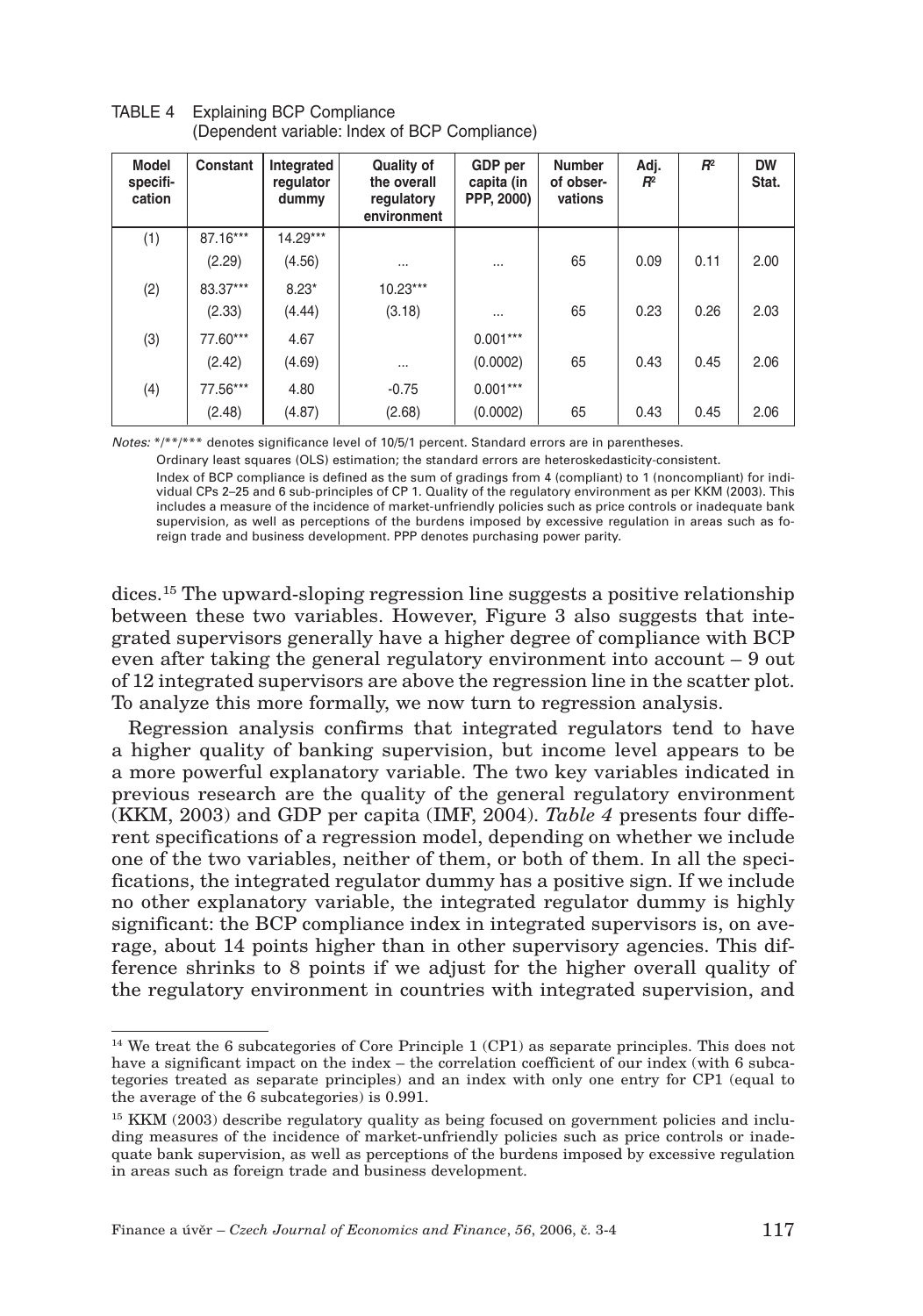| <b>Four Main</b>                             |                                                                                                                                                                                                                                           | Sector (core principles)                           |                                     |                                      |  |  |
|----------------------------------------------|-------------------------------------------------------------------------------------------------------------------------------------------------------------------------------------------------------------------------------------------|----------------------------------------------------|-------------------------------------|--------------------------------------|--|--|
| Compo-<br>nents                              | Sub-components                                                                                                                                                                                                                            | <b>Banking</b><br>(BCP)                            | Insurance<br>$(ICP)^a$              | <b>Securities</b><br>(IOSCO)         |  |  |
| Regulatory<br>qover-<br>nance                | Objectives of regulation<br>Independence and adequate resources<br>Enforcement powers and capabilities<br>Clarity and transparency of regulatory<br>process<br>External participation                                                     | 1.19                                               | 1                                   | 1, 2, 3, 4, 5,<br>6.7                |  |  |
| Prudential<br>framework                      | Risk management<br>Risk concentration<br>Capital requirements<br>Corporate governance<br>Internal controls                                                                                                                                | 2, 3, 4, 6,<br>16, 17, 18,<br>20, 22, 23,<br>24.25 | 2, 3, 4, 5,<br>12, 13, 15,<br>16.17 | 8, 9, 10, 11,<br>12, 13, 29          |  |  |
| Regulatory<br>practices                      | Group-wide supervision<br>Monitoring and on-site inspection<br>Reporting to supervisors<br>Enforcement<br>Cooperation and information sharing<br>Confidentiality<br>Licensing, ownership transfer, corporate<br>control<br>Qualifications | 5, 6, 7, 8,<br>9, 10, 11,<br>12, 13, 14            | 6, 7, 9, 10                         | 17, 18, 20,<br>21, 22, 23,<br>25.27  |  |  |
| Financial<br>integrity<br>and safety<br>nets | Markets (integrity, financial crime)<br>Consumer protection<br>Information, disclosure, transparency                                                                                                                                      | 15, 21                                             | 11, 16                              | 14, 15, 16,<br>19, 24, 26,<br>28, 30 |  |  |

TABLE 5 Financial Standards and Their Four Main Components

*Note:* <sup>a</sup> The allocation of insurance principles are based on the 2000 IAIS standard. *Source:* (IMF, 2004)

it shrinks further in half (and becomes insignificant) when we adjust for the higher GDP per capita in countries with integrated regulatory agencies. Regression (4) needs to be interpreted carefully, given that there is a positive correlation between the two explanatory variables, i.e. the quality of the regulatory environment and GDP per capita.<sup>16</sup>

Turning to the three sectors of banking, insurance, and securities markets, we use a sample of 36 countries for which assessments of compliance of all three sectors were prepared.17 As the CPs in these sectors are different, we need to transform the assessment results to be able to compare the quality of supervision across sectors. Following the methodology proposed in (IMF, 2004), we look at the following four main components of good regulation: (i) regulatory governance, which includes the aims, independence, and accountability of regulators; (ii) prudential framework, i.e. risk management, capital adequacy, internal control, and corporate governance; (iii) regulatory practices, i.e. monitoring and supervision, enforcement, conglomerates, and licensing; and (iv) financial integrity/safety net, including consumer protection and addressing financial crimes. For a listing of the CPs included in each of the four components, see *Table 5*.

For each of the four components, a compliance index was constructed, in a similar way as the BCP compliance index above, across countries and standards. The assessment of each principle was transformed into a nu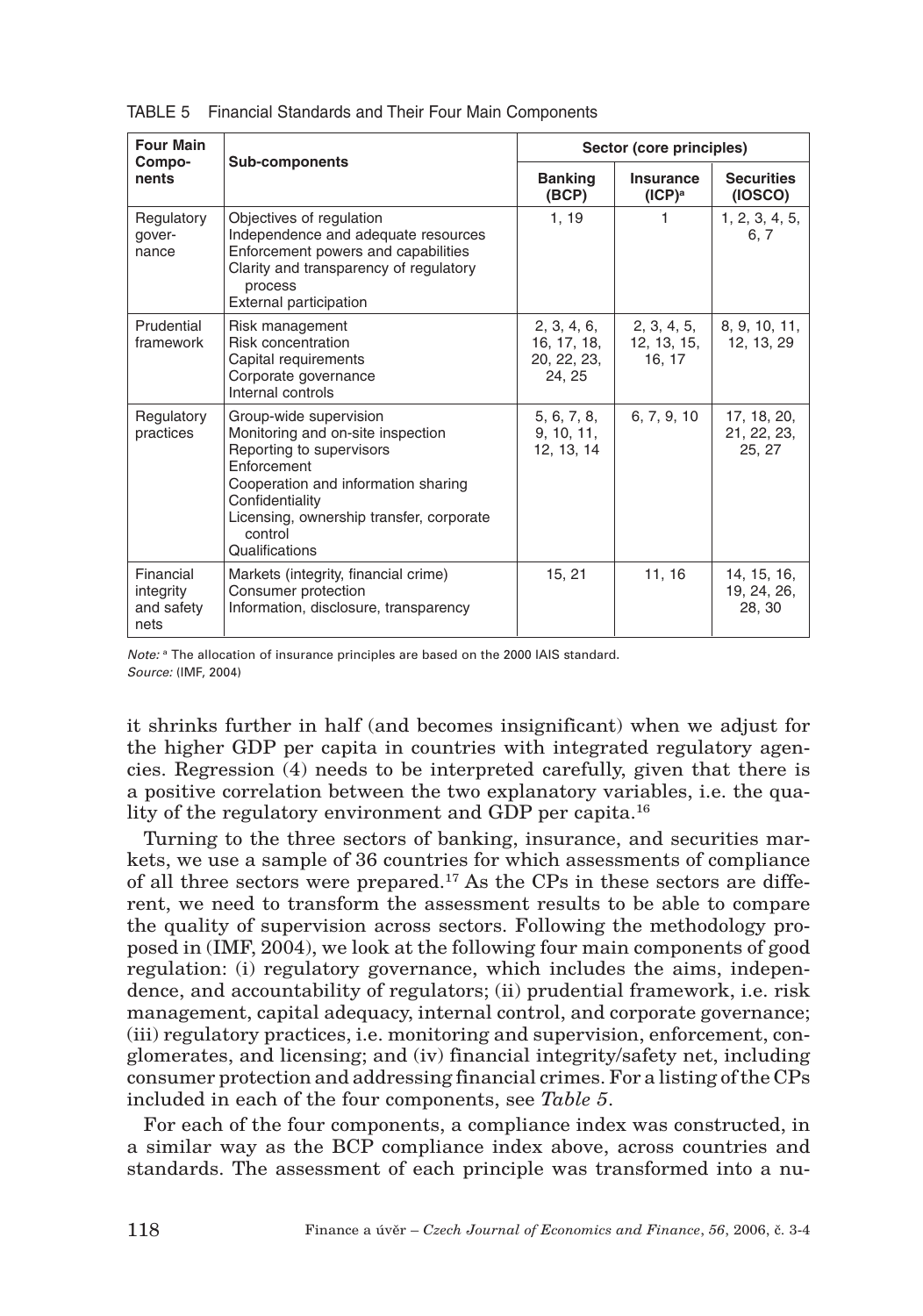meric value from 4 (compliant) to 1 (noncompliant) and the compliance index was calculated as a simple average of the CPs included in a given component.

Integrated supervisory agencies also tend to have a higher quality of not only banking supervision, but also insurance supervision and securities regulation, measured by compliance with the relevant international standards (BCP, ICP, and IOSCO, respectively). The quality of supervision as measured by the four components is also correlated with the level of economic development approximated by GDP per capita.18 The BCP results in *Table 6* are consistent with the more detailed BCP analysis presented earlier in Table 4, i.e. after an adjustment for the level of GDP per capita in countries with integrated supervisory agencies, we still find a positive point estimate of the integrated supervisor dummy, but these estimates are not statistically significant. On the other hand, for insurance (ICP) and securities (IOSCO), the integration dummy retains its statistical significance in some cases even after per capita income is taken into account. Namely, this is true for regulatory practices (insurance), prudential framework (securities), and financial integrity/safety net (both insurance and securities).

Whether the integrated supervision is located inside or outside the central bank does not have a significant impact on the quality of supervision. We have tried to distinguish in the regressions in Table 4 and Table 6 integrated regulators in central banks from those outside central banks, but the estimated coefficients were generally not significant.

The regression results need to be interpreted with caution. In particular, the estimations do not look at causality and should not be interpreted in a causal way. The estimates do not make it possible to determine whether integration leads to a higher quality of supervision, or whether supervisory agencies with a higher quality of supervision are more likely to get integrated.

#### **4.2 Does Integration Mean More Consistent Supervision Across Sectors?**

More consistent regulation and supervision across sectors is one of the important suggested advantages of integrated supervision. The data on the four components of the BCP, ICP, and IOSCO standards described above – regulatory governance, prudential framework, regulatory practices, and financial integrity/safety net – allow us to test whether integrated super-

<sup>&</sup>lt;sup>16</sup> The correlation coefficient between the quality of the regulatory environment and GDP per capita (both in 2000) was 0.75. We have also replaced the quality of the regulatory environment with a KKM (2003) measure of "government effectiveness" which includes indicators of the quality of public-service provision, the quality of the bureaucracy, the competence of civil servants, the independence of the civil service from political pressures, and the credibility of the government's commitment to policies. The results were very similar.

 $17$  This is the same sample used in IMF (2004) and consists of 10 industrialized countries, 12 emerging market countries, and 14 developing countries.

<sup>&</sup>lt;sup>18</sup> As for the BCP estimation above, we have also included variables measuring the quality of the regulatory environment and government effectiveness, but they were not significant in almost all specifications when GDP per capita was also included.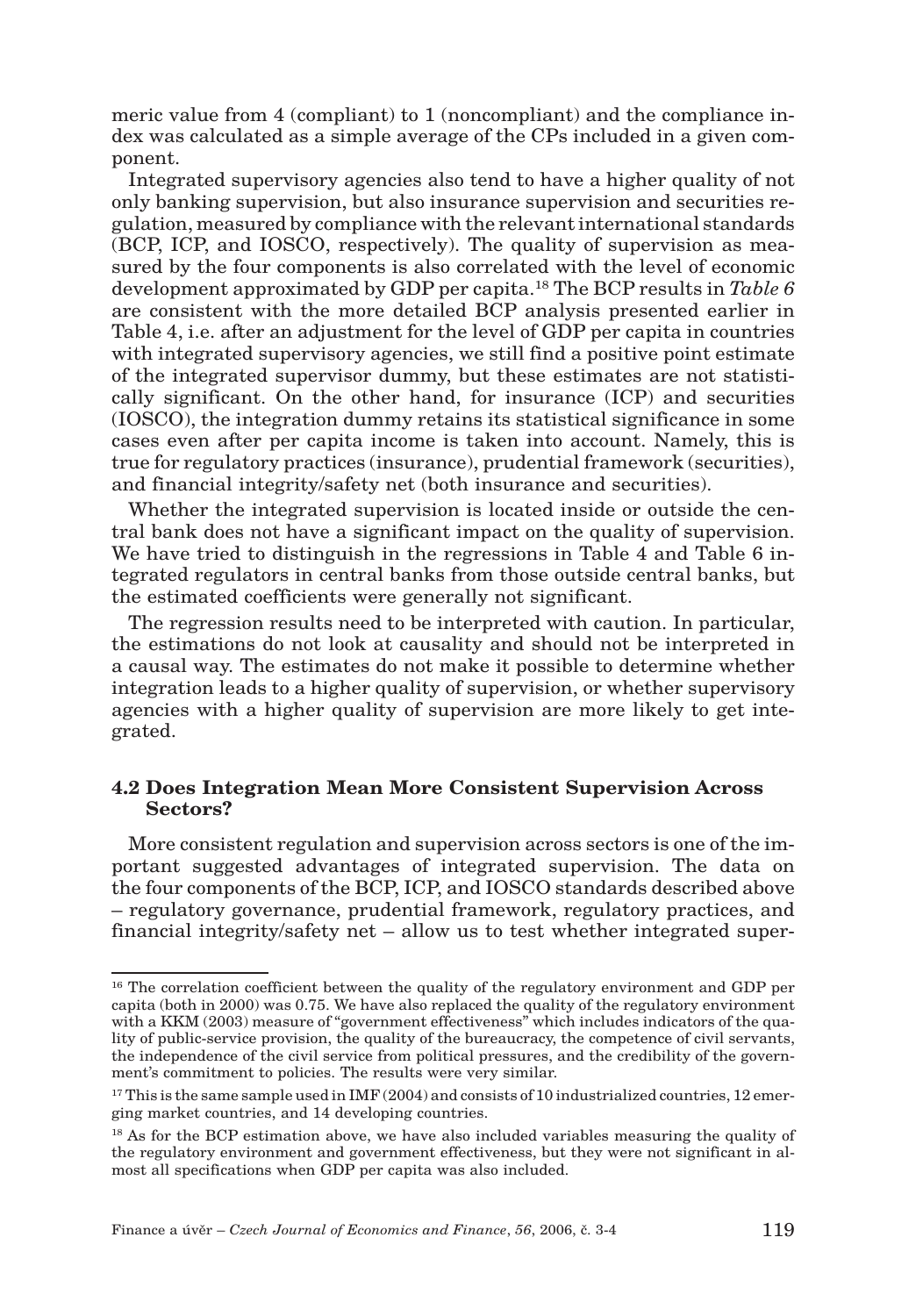| Constant                             |                                                              | Integrated<br>regulator<br>dummy | <b>GDP</b> per<br>capita<br>(PPP) | No. of<br>observa-<br>tions | Adj. $R^2$ | R <sup>2</sup> | DW Stat. |
|--------------------------------------|--------------------------------------------------------------|----------------------------------|-----------------------------------|-----------------------------|------------|----------------|----------|
|                                      |                                                              |                                  | <b>Banking (BCP)</b>              |                             |            |                |          |
| Regulatory<br>governance             | $3.02***$<br>(0.11)                                          | 0.02<br>(0.16)                   | $2.08***$<br>(0.53)               | 36                          | 0.21       | 0.25           | 1.97     |
| Prudential<br>framework              | $2.92***$<br>(0.10)                                          | 0.08<br>(0.15)                   | $2.17***$<br>(0.53)               | 36                          | 0.34       | 0.38           | 2.33     |
| Regulatory<br>practices              | $2.62***$<br>$2.81***$<br>0.13<br>(0.13)<br>(0.19)<br>(0.72) |                                  |                                   | 36                          | 0.33       | 0.36           | 2.25     |
| Financial<br>integrity/safety<br>net | $2.50***$<br>(0.20)                                          | 0.06<br>(0.23)                   | $3.89***$<br>(1.25)               | 36                          | 0.35       | 0.38           | 2.00     |
| Insurance (ICP)                      |                                                              |                                  |                                   |                             |            |                |          |
| Regulatory<br>governance             | $2.36***$<br>(0.22)                                          | 0.23<br>(0.26)                   | $2.38***$<br>(0.85)               | 34                          | 0.13       | 0.18           | 2.36     |
| Prudential<br>framework              | $2.93***$<br>0.15<br>(0.14)<br>(0.11)                        |                                  | $1.92***$<br>(0.52)               | 36                          | 0.27       | 0.31           | 2.05     |
| Regulatory<br>practices              | $2.51***$<br>$0.36**$<br>(0.16)<br>(0.14)                    |                                  | $2.40***$<br>(0.50)               | 36                          | 0.33       | 0.37           | 2.28     |
| Financial<br>integrity/safety<br>net | $2.32***$<br>$0.42*$<br>(0.21)<br>(0.21)                     |                                  | $3.21***$<br>(0.90)               | 36                          | 0.31       | 0.35           | 2.46     |
|                                      |                                                              |                                  | Capital markets (IOSCO)           |                             |            |                |          |
| Regulatory<br>governance             | $2.90***$<br>(0.16)                                          | 0.11<br>(0.20)                   | $2.03**$<br>(0.75)                | 36                          | 0.16       | 0.20           | 2.20     |
| Prudential<br>framework              | $2.45***$<br>(0.14)                                          | $0.42*$<br>(0.23)                | $2.96***$<br>(0.70)               | 36                          | 0.37       | 0.41           | 2.41     |
| Regulatory<br>practices              | $2.94***$<br>(0.17)                                          | 0.14<br>(0.18)                   | $2.22***$<br>(0.62)               | 36                          | 0.17       | 0.21           | 2.51     |
| Financial<br>integrity/safety<br>net | $2.52***$<br>(0.13)                                          | $0.34*$<br>(0.19)                | $2.89***$<br>(0.13)               | 36                          | 0.39       | 0.42           | 2.24     |

TABLE 6 Explaining BCP, ICP and IOSCO Compliance by Main Components (Dependent variables: indices of BCP, ICP, and IOSCO compliance, respectively)

*Notes:* \*/\*\*/\*\*\* denotes significance level of 10/5/1 percent. Standard errors are in parentheses.

OLS estimation; the standard errors are heteroskedasticity-consistent.

The indices of BCP, ICP, and IOSCO compliance were calculated as a simple average of the CPs included in a given component; please see the discussion in the text above. We have also included variables measuring the quality of the regulatory environment and government effectiveness, but they were not significant in almost all specifications when GDP per capita was also included. PPP denotes purchasing power parity.

visors achieve a more consistent quality of regulation across the three sectors (i.e., banking, insurance, and securities market). For each of the four components, we use the variation coefficient (standard deviation/average) across the three sectors as a measure of consistency. Again, as one would expect more developed countries to have a more consistent regulatory framework for the whole financial sector, we include GDP per capita (in purchasing power parity, PPP) as a control variable.

Our results suggest that integrated supervisory agencies indeed tend to have a more consistent quality of supervision across the sectors they supervise (*Table 7*). We have found that integrated supervisors have a lower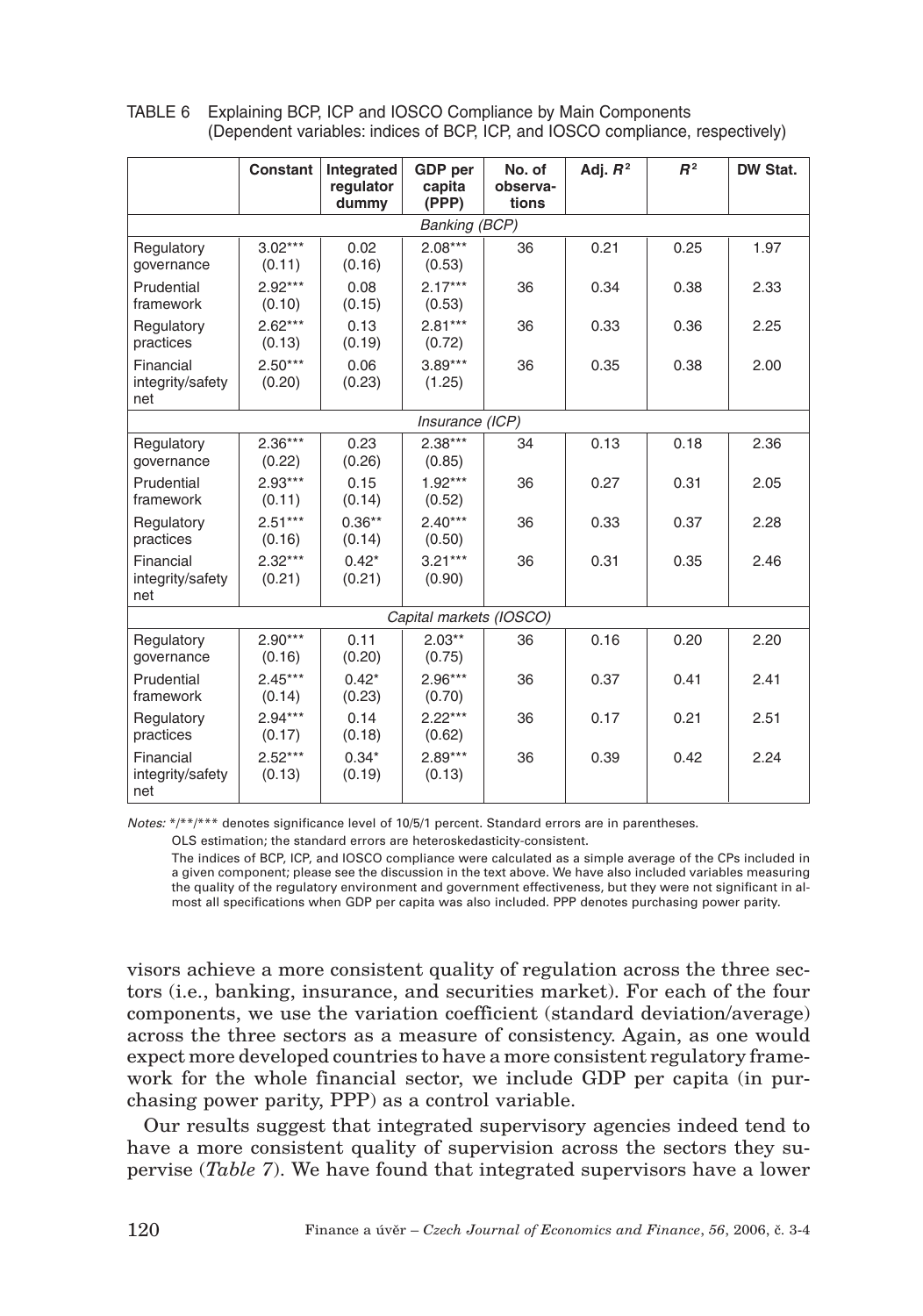TABLE 7 Explaining Variability in Compliance with International Standards Dependent variable: Variation coefficient (standard deviation/average) of an index of compliance with international standards of supervision in banking, insurance, and securities markets

|                                      | Constant            | Integrated<br>regulator<br>dummy | GDP per<br>capita<br>(in PPP) $^{\rm a}$ | Number of<br>observa-<br>tions | Adj. $R^2$ | $R^2$ | DW Stat. |
|--------------------------------------|---------------------|----------------------------------|------------------------------------------|--------------------------------|------------|-------|----------|
| Regulatory<br>governance             | $0.25***$<br>(0.03) | $-0.04$<br>(0.03)                | $-0.37***$<br>(0.12)                     | 36                             | 0.15       | 0.20  | 2.36     |
| Prudential<br>framework              | $0.18***$<br>(0.01) | $-0.04$<br>(0.03)                | $-0.28***$<br>(0.10)                     | 36                             | 0.26       | 0.30  | 2.04     |
| Regulatory<br>practices              | $0.21***$<br>(0.02) | $-0.05***$<br>(0.02)             | $-0.31***$<br>(0.08)                     | 36                             | 0.39       | 0.42  | 2.66     |
| Financial<br>integrity/safety<br>net | $0.22***$<br>(0.03) | $-0.06*$<br>(0.03)               | $-0.24$<br>(0.15)                        | 36                             | 0.12       | 0.17  | 1.94     |
| Overall                              | $0.15***$<br>(0.02) | $-0.04*$<br>(0.02)               | $-0.17**$<br>(0.08)                      | 36                             | 0.19       | 0.24  | 1.76     |

*Notes:* \*/\*\*/\*\*\* denotes significance level of 10/5/1 percent. Standard errors are in parentheses. <sup>a</sup> Coefficients multiplied by 105.

OLS estimation; the standard errors are heteroskedasticity-consistent. PPP denotes purchasing power parity.

variation coefficient of the degree of compliance with international standards and the impact of integration seems to be higher in the area of regulatory practices and financial integrity/safety net and generally holds even after the level of development of an economy (GDP per capita in PPP) is taken into account.

# **4.3 Does Integration Help Reduce Resource Costs?**

One of the arguments in favor of integrated supervision is the possibility that integration may lower costs, both for supervisors and for the supervised institutions. Data that would allow us to analyze changes in the regulatory burden are scant at best. We therefore focus on supervisory staff resources, for which cross-country data are available in the annual report "*How Countries Supervise Their Banks, Insurers, and Securities Markets"* published by Central Banking Publications (the latest edition available to us was from 2004). As far as we know, these data have not yet been used for this type of analysis.

We find that integrating supervision does not lead to substantial supervisory staff reduction (*Table 8*). We have tried to explain the number of supervisory staff by country population, area, the level of development (approximated by GDP per capita), and the size of the financial sector (approximated by M2/GDP). We have found that population matters, as does the country's level of development. The dummy variable for integrated regulators has the expected negative sign, but the reduction in staffing associated with supervisory integration was not statistically significant. There may be several reasons for this. First, the time since integration has in most cases not yet been sufficient for the cost savings to materialize. Second, we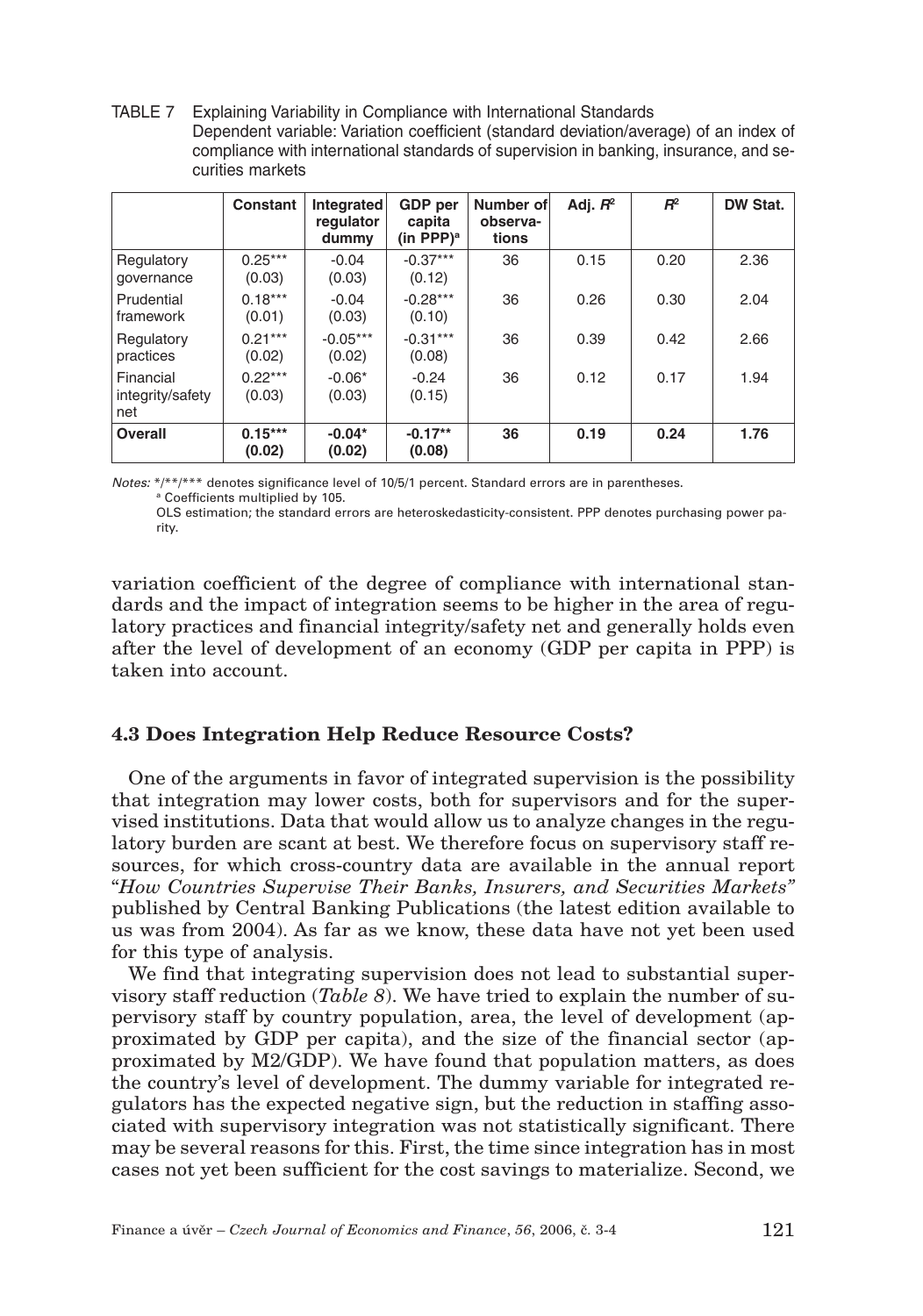| <b>Model</b> | Con-<br>stant       | Inte-<br>grated<br>regu-<br>lator<br>dummy | Popu-<br><b>lation</b> <sup>a</sup> | <b>GDP</b> per<br>capita<br>$(PPP)^a$ | <b>Area</b> <sup>a</sup> | M2/GDP         | No. of<br>obs. | Adj. $R^2$ | R <sup>2</sup> | <b>DW</b><br>Stat. |
|--------------|---------------------|--------------------------------------------|-------------------------------------|---------------------------------------|--------------------------|----------------|----------------|------------|----------------|--------------------|
| (1)          | $-999*$<br>(584)    | $-69.6$<br>(127)                           | 238***<br>(55.9)                    | 96.4<br>(70.9)                        | 10.3<br>(48.6)           | 2.21<br>(2.63) | 55             | 0.43       | 0.49           | 1.97               |
| (2)          | $-1,018*$<br>(562)  | $-102$<br>(128)                            | 244***<br>(51.4)                    | $123**$<br>(56.0)                     | $-6.92$<br>(36.7)        | $\cdots$       | 58             | 0.43       | 0.47           | 1.96               |
| (3)          | $-1,063**$<br>(450) | $-108$<br>(121)                            | 236***<br>(38.5)                    | $127**$<br>(48.3)                     | $\cdots$                 | .              | 58             | 0.44       | 0.47           | 1.95               |
| (4)          | $-442***$<br>(106)  | $-70.5$<br>(153)                           | $\cdots$                            | $\cdots$                              | $\cdots$                 | $\cdots$       | 64             | $-0.01$    | 0.003          | 2.33               |

TABLE 8 Integrated Supervision and Staffing Dependent variable: Total number of professional supervisory staff

*Notes:* Standard errors are in parentheses.

\*/\*\*/\*\*\* denotes significance level of 10/5/1 percent.

PPP denotes purchasing power parity.

a logarithm

look at supervisory staff numbers, not at total staff numbers, so there could be some savings in support staff that we do not observe. Third, there may be no savings in supervisory staff because in some cases the integrated regulator took on new responsibilities that the previous regulators did not have (e.g., supervision of additional types of financial firms, or functions previously not covered, such as consumer protection) or, fourth, there may not be any true synergies among the sectors that would allow for supervisory staff savings.

In addition to this cross-country analysis, we have also looked at changes in supervisory staffing over time in countries that introduced integrated supervision, compared to other countries. The cross-country supervisory staffing data are available only for 1996–2003 (Central Banking Publications, 1999–2004), which limits the time dimension of our analysis. We have therefore focused on supervisory agencies that were integrated during 1998–2002, and compared the total staffing of all the supervisory agencies in the country at the end of 1996 with the staffing of the integrated agency at the end of 2003. Similarly to the cross sectional analysis, we have found no evidence of a systematic reduction in supervisory staffing, even though there were individual country cases when such reduction took place (*Figure 4*). On average, supervisory staffing in the 61 countries for which we had observations increased by 23 percent between 1996 and 2003. For the sub-sample of 14 countries that underwent integration of supervisory agencies between 1998 and 2002, supervisory staffing also increased in the same period; this increase was smaller on average (16 percent), but this difference was not significant (the standard deviation of the changes was 27 percent). Countries with supervisory agencies integrated before 1998 recorded an above-average increase in staffing in the same period (by 41 percent, with standard deviation of 26 percent). These findings are in line with the results of the cross-country analysis presented in Table 7. In particular, they suggest that integration of supervisory agencies is not associated with substantial reductions in supervisory staff.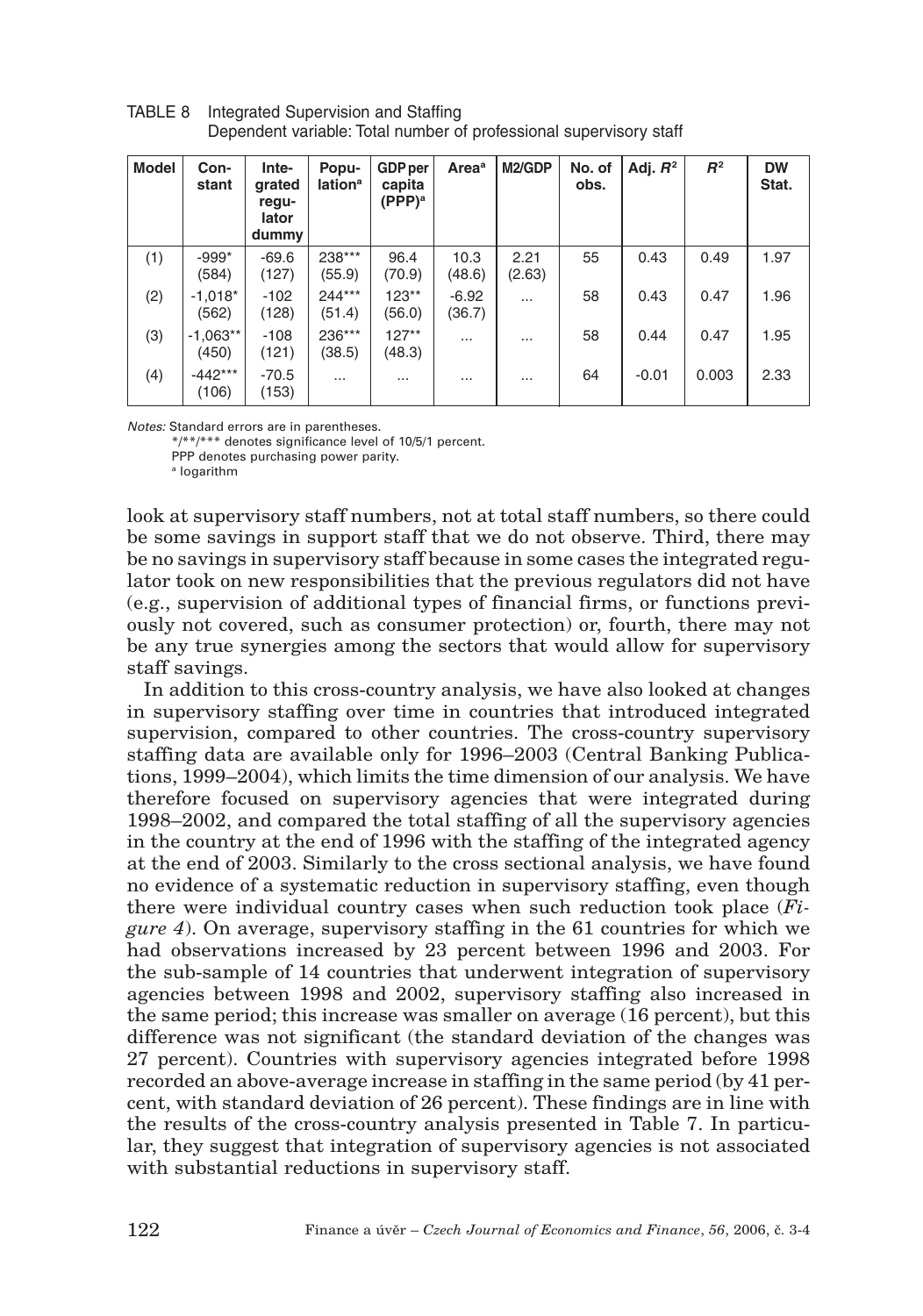

FIGURE 4 Supervisory Staffing in Countries with Integrated Supervision, 1996–2003

*Source:* the authors' calculations, based on data from Central Banking Publications (1999–2004)

#### **5. Conclusions**

The theoretical literature on integrated supervision is relatively inconclusive. The prevalent view is that there is no optimal supervisory structure (Camichael, 2004), but that there are various pros and cons that need to be taken into consideration in individual country cases.

Our empirical results lead to several preliminary conclusions:

- We found that countries with integrated supervisory agencies enjoy greater consistency in the quality of supervision across supervised institutions, even though a part of the difference is due to the higher level of development in countries with integrated supervisory agencies.
- This higher consistency is not associated with diluting the overall quality of supervision; on the contrary, we find that integrated supervision is associated with a higher overall quality of supervision. For banking, the higher quality can be explained by an above-average level of economic development in the countries that have opted for integrated supervision so far. For insurance and securities markets, the higher level cannot be fully explained by economic level, suggesting that other factors, notably integration of supervision, may be at play. Overall, these results may be interpreted as suggesting that integration, while not having an impact on banking regulation, helps increase the quality of regulation in other sectors and thus improves consistency and overall quality of regulation.
- Whether the integrated supervision is located inside or outside the central bank does not appear to have a significant impact on the quality of supervision.
- Integrating supervision does not seem to be associated with significant reduction of supervisory staff. This may be either because the time since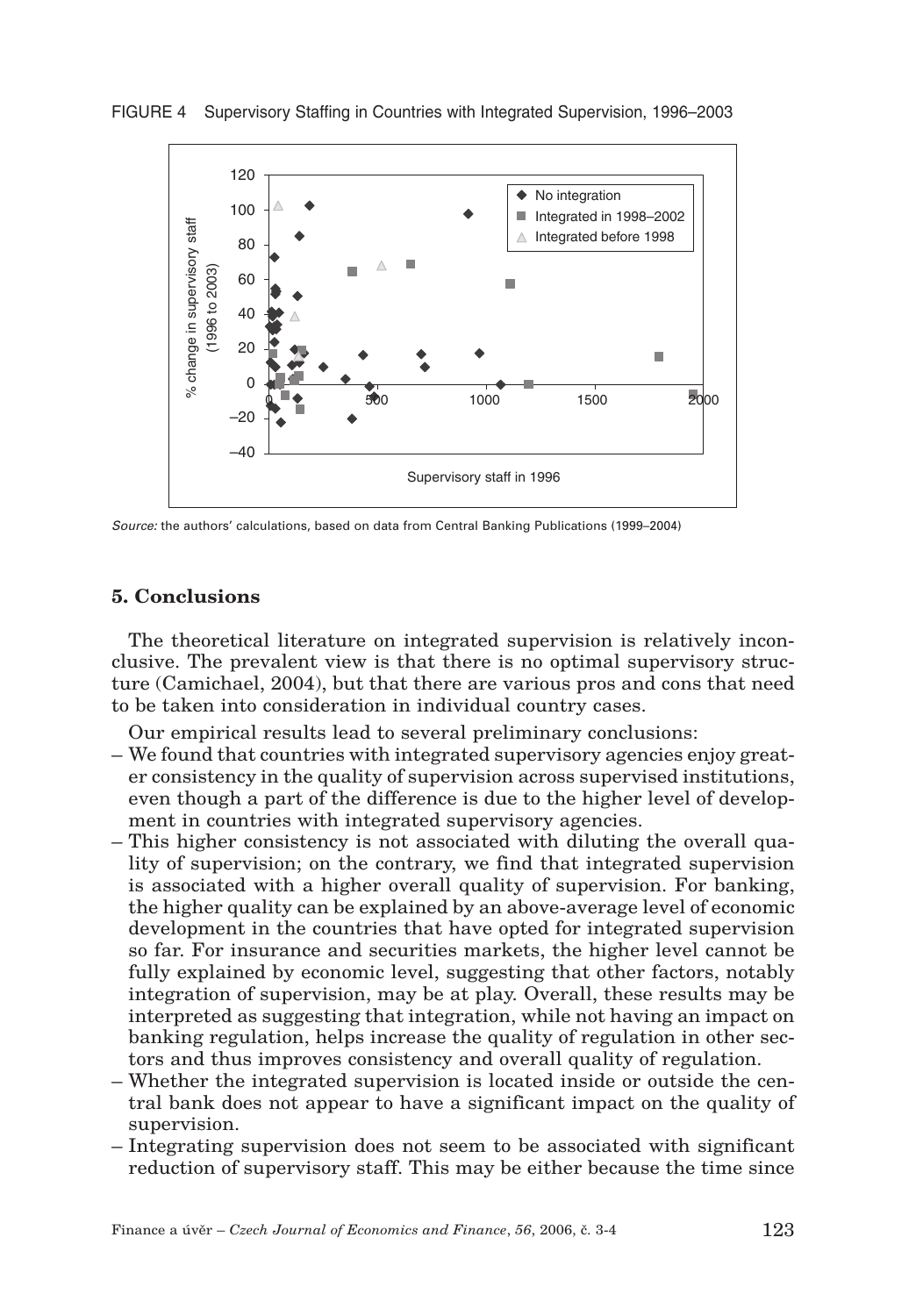integration has, in most cases, not yet been sufficient for the cost savings to materialize or because there are no cost savings (e.g., because the integrated supervisors took on new responsibilities). It is also possible that there are savings in support staff and support activities, but cross-country data on these are not available.

The preliminary conclusions in this paper suggest that integrated supervision may be associated with benefits in terms of increased supervisory consistency and quality. This strengthens the case in favor of integrated supervision in the medium- to long-term. It should be noted, however, that while our methods and results are useful in illustrating international trends, they cannot serve as a substitute for detailed analysis of the specific institutional and economic factors in individual countries. Country authorities considering whether to integrate their supervisory framework need to compare the likely medium- and long-term benefits (in particular, of having a single institution with the potential for better information flows and more consistent supervisory practices, better supervision of conglomerates, and possible cost savings on support activities) with the short-term challenges and risks involved in the integration process and in the chosen model.

There are a number of topics to follow up on in further research, in particular:

- *Degree of integration.* The presented paper compared fully integrated supervisory agencies with all others. This "zero-one" approach made the analysis more straightforward, but abstracted from the fact that there is a continuum of degrees of integration. In future research, one could investigate whether creating partially integrated supervisors is an improvement over the purely sectoral model. The key challenge in this approach is how to define, in an objective and cross-country comparable way, the many different degrees of supervisory integration. Also, some nonintegrated supervisory agencies may have in place a good framework for cooperation, while some supervisory agencies may be integrated only on paper. Moreover, in some countries, there is an integrated prudential regulator but a small part of the responsibilities is, for practical reasons, carried out by a cooperating agency. These factors are likely to play a role but are much more difficult to model. Therefore, we have used the zero- -one approach in this paper, but including a more continuous definition of integration is a challenge for future research.
- *Burden on financial institutions.* An important argument in favor of integrated supervision is that it helps reduce the regulatory burden. Only limited data are presently available to address this question. These data suggest that integration indeed leads to some reduction in regulatory overlaps and duplicities. If more complete data become available, a more rigorous analysis of this issue can be carried out, most likely strengthening the arguments for integrated supervision.
- *Cross-border integration.* Recent policy papers on supervision have devoted substantial attention to the modalities of home-host supervisory cooperation (e.g., Basel Committee on Banking Supervision, 2005). In terms of empirical research, however, this subject has received even less attention than domestic supervisory integration.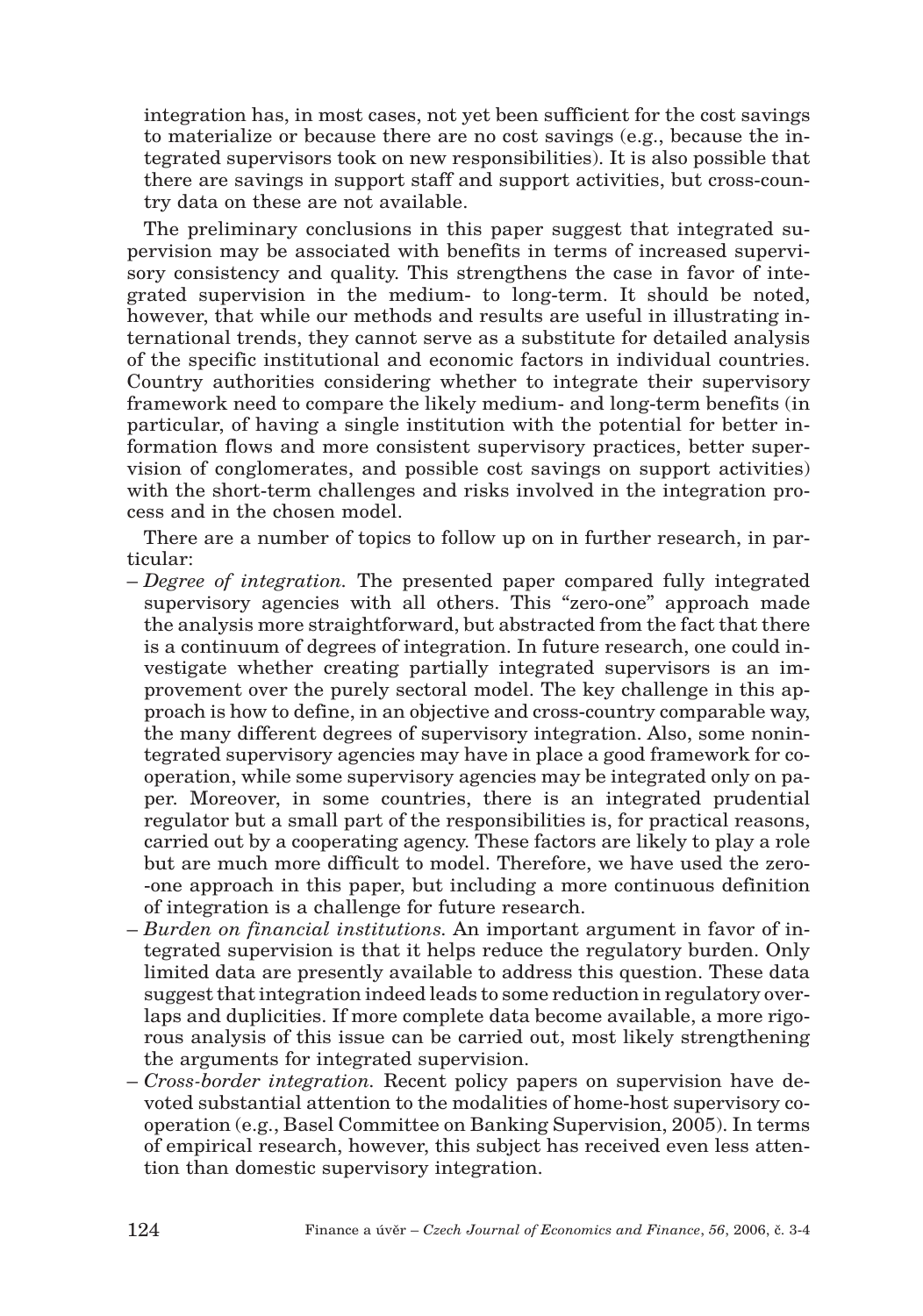- *Formal models.* There is also scope for developing formal theoretical models of integrated supervision. At present, the theoretical literature consists of formal models focusing on banking supervision (e.g., (Dewatripont – Tirole, 1994)), and various lists of pros and cons not based on an explicit model.
- *Supervision of conglomerates.* Given that the increased importance of conglomerates has been one of the key stated reasons for integration, it would be useful to explore directly whether integrated supervisors are more successful in creating and implementing a consistent and complete framework for the supervision of conglomerates. The methodology used in the empirical section of this paper addresses the issue, but only using indirect methods.

#### **REFERENCES**

ABRAMS, R. K. – TAYLOR, M. W. (2000): Issues in the Unification of Financial Sector Supervision. *IMF, Working Paper*, no. 00/213.

Basel Committee on Banking Supervision (2005): *Home-host information sharing for effective Basel II implementation*. Basel, BIS, 2005, http://www.bis.org/publ/bcbs120.htm.

BRIAULT, C. (1997): Comments on Central Bank Independence in the European Union. In: Kuroda, I. (ed.): *Towards More Effective Monetary Policy*. London, Macmillan, 1997.

BRIAULT, C. (1999): The Rationale for a Single National Financial Services Regulator. London, Financial Services Authority, *FSA Occational Paper*, 1999, no. 2.

CAPRIO, G. – KLINGEBIEL, D. (2003): *Banking Crises Database*. Washington D.C., World Bank, http://www1.wordbank.org/finance/html/database\_sfd.html.

CARMICHAEL, J. – FLEMING, A. – LLEWELLYN, D. T. (2004): Washington, DC, World Bank, *Aligning Financial Supervisory Structures with Country Needs*.

Central Banking Publications (1999–2004): *How Countries Supervise their Banks, Insurers, and Securities Markets*. London, Central Banking Publications, Annual reports.

DAS, U. S. – QUINTYN, M. (2002): Crisis Prevention and Crisis Management: The Role of Regulatory Governance. *IMF Working Paper*, no. 02/163.

DAS, U. S. – QUINTYN, M. – CHENARD, K. (2004): Does Regulatory Governance Matter for Financial System Stability? An Empirical Analysis. *IMF Working Paper*, no. 04/89.

DEWATRIPONT, M. – TIROLE, J. (1994): The *Prudential Regulation of Banks.* Cambridge, MIT Press, 1994.

GOODHART, C. A. E. – SCHOENMAKER, D. (1995): Institutional Separation between Supervisory and Monetary Agencies. In: C. A. E. Goodhart (ed.): The *Central Bank and the Financial System*. Cambridge, Massachusetts, MIT Press, 1995.

Group of Ten (2001): *Consolidation in the Financial Sector*. Basel, 2001.

HOLTHAUSEN, C. – RØNDE, T. (2004): Cooperation in International Banking Supervision. *Centre for Industrial Economics Discussion Papers*, no. 2004-02 (Copenhagen, University of Copenhagen).

HUEPKES, E. – QUINTYN, M. – TAYLOR, M. W. (2005): The Accountability of Financial Sector Supervisors: Principles and Practice. *IMF Working Paper*, no. 05/51.

International Monetary Fund (2004): *Financial Sector Regulation: Issues and Gaps*. http://www.imf.org/external/np/mfd/2004/eng/080404.pdf.

KAHN, C. – SANTOS, J. (2005): Allocating bank regulatory powers: Lender of last resort, deposit insurance and supervision. *European Economic Review*, vol. 49, 2005, pp. 2107–2136.

KAUFMANN, D. – KRAAY, A. – MASTRUZZI, M. (KKM) (2003): Governance Matters III: Governance Indicators for 1996–2002. Washington, D.C., World Bank, 2003, www.worldbank.org. KREMERS, J. – SCHOENMAKER, D. – WIERTS, P. (2001): Does Europe need a euro-wide supervisor? The *Financial Regulator*, vol. 6, 2001, no. 3, pp. 50–56.